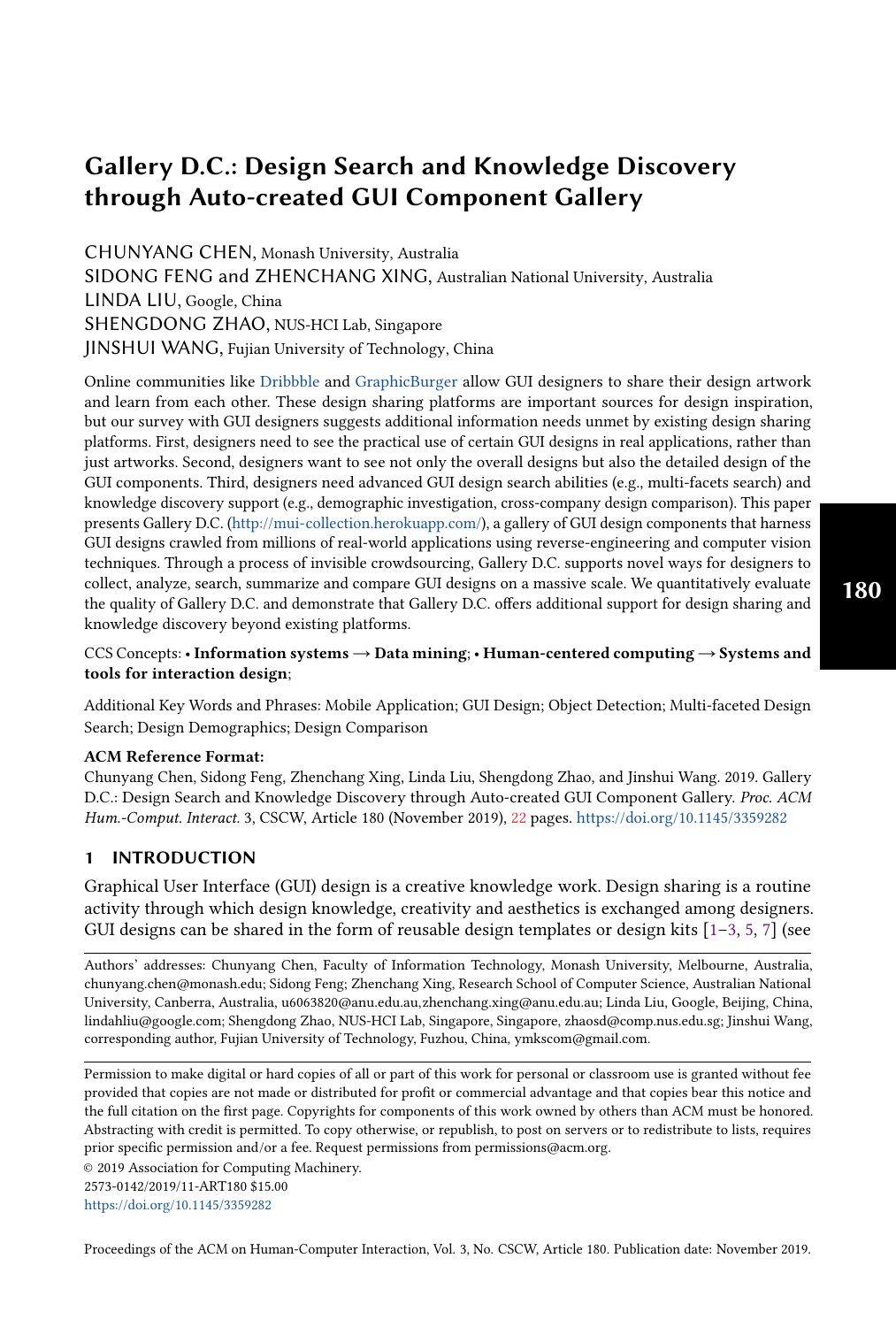#### <span id="page-1-0"></span>180:2 Chunyang Chen et al.



Fig. 1. Examples of design kits of GUI components [\[1\]](#page-19-0)

<span id="page-1-1"></span>

(a) Examples of GUI design artwork (left two shared on [Dribbble](https://dribbble.com/) and right two shared on [GraphicBurger](https://graphicburger.com/)



<span id="page-1-2"></span>(b) Examples of application introduction screenshots of Skype on Google Play

Fig. 2. Differences between app runtime GUI screenshots and app introduction GUI screenshots

Fig. [1](#page-1-0) for examples). With the advent of Web 2.0, online platforms allow GUI designers to share their design artwork in online communities. For example, Fig. [2\(a\)](#page-1-1) shows some GUI designs shared on [Dribbble](https://dribbble.com/) and [GraphicBurger.](https://graphicburger.com/) Through design sharing, the designers can gain feedback from the community and boost their portfolio. Meanwhile, the repository of the shared GUI designs provides an opportunity to learn about GUI designs, gain design inspiration and understand design trend.

Despite of all these benefits, existing design sharing platforms have three fundamental limitations in terms of design practicality, design granularity and design knowledge discovery. First, existing design sharing platforms showcase creative design artworks, but GUI designers also need to see the practical use of certain design ideas in real applications. As illustrated in Fig. [7,](#page-8-0) GUI design artwork and real application GUIs may have substantial differences. Second, existing design sharing platforms tend to support the sharing of the overall design of the GUI only. Although there are some GUI component design kits (e.g., examples in Fig. [1\)](#page-1-0), these component design kits do not provide the GUI context in which certain components can be practically composed. In the design work, designers need to drill down specific GUI components and at the same time still need to see the composition of GUI components as a whole. Third, existing design sharing platforms support only tag-based search of the GUI designs. However, designers also need advanced design knowledge discovery, for example, multi-faceted design search (e.g., by component types, application categories, color, size, displayed text), summarization of design demographics (e.g., color and size distribution), and design comparison across competitors. We will further elaborate these knowledge discovery needs with examples in Section [7.](#page-14-0)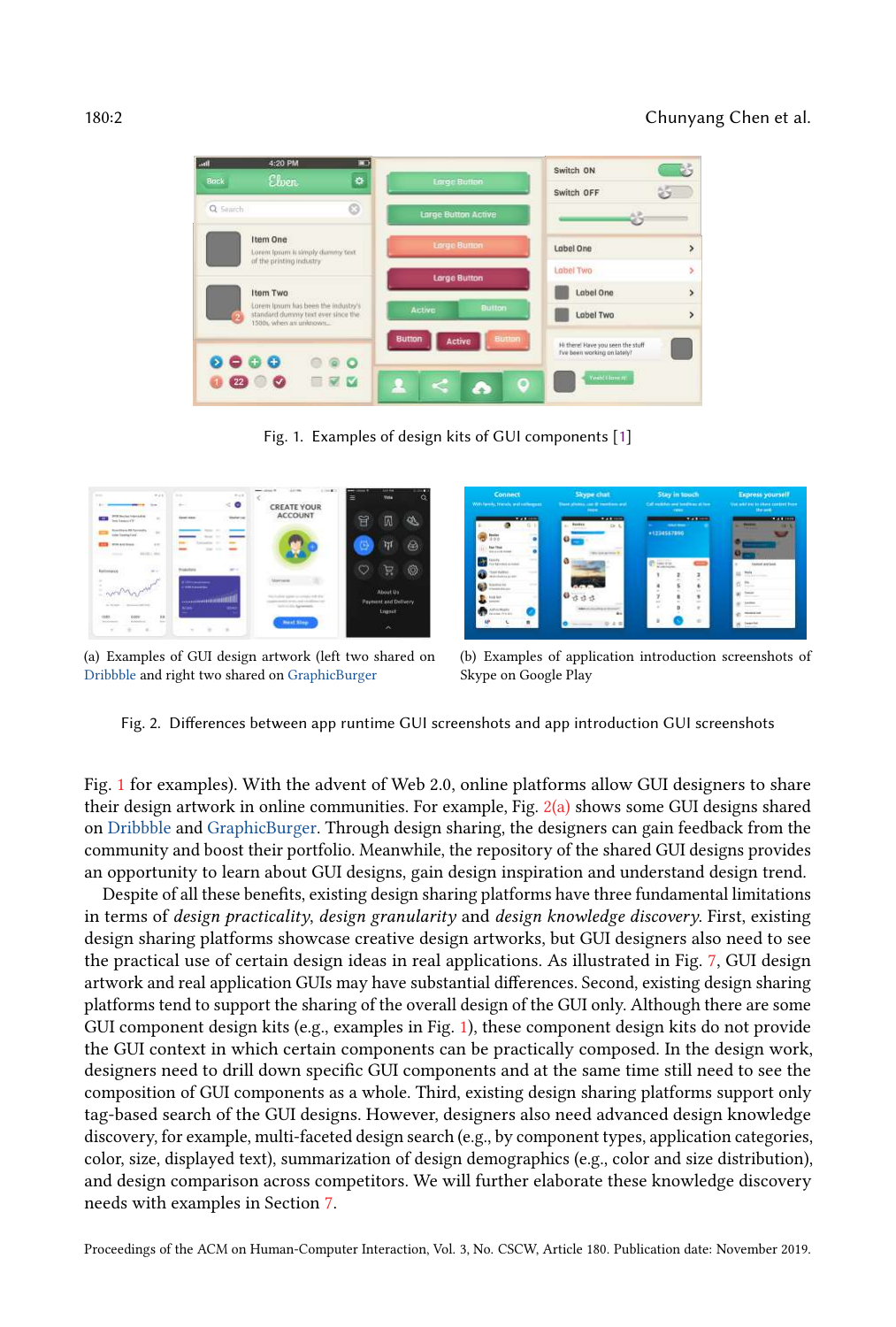With millions of real-world applications - each comprising multiple UI designs of human creativity and aesthetics - the application market provides an opportunity to learn about practical GUI designs on a truly massive scale, even though the GUI of these applications are not created for the purpose of design sharing and knowledge discovery. However, collecting and inspecting real-application GUIs in an ad-hoc fashion cannot effectively exploit this gold mine of GUI design resources. This paper presents an automatic approach to turn GUI designs implicitly shared by millions of application developers into a large-scale GUI component gallery, on top of which advanced design search and knowledge discovery can be performed. We refer to our techniques to build this design gallery as invisible crowdsourcing of GUI design resources, as opposed to intentional design sharing on Web 2.0 platforms.

We build this GUI component design gallery using reverse-engineering and computer vision techniques. In particular, we design an automated GUI exploration method to automatically collect at runtime 68,702 GUI screenshots of 5,043 Android applications and their metadata (i.e., component type, size and position). One way to collect such data is through automated GUI exploration by setting up Android application emulator and execute the applications to collect GUI screenshots at runtime; however, this process is time consuming and not very scalable.

To obtain more GUI components from high-quality GUI designs, we use the GUI design dataset obtained through automated GUI exploration to train a deep-learning object detection model (Faster RCNN [\[30\]](#page-20-2)) that can automatically wirify (i.e., decompose) a GUI design image into a set of GUI components and determine the type, size and position of the GUI components in the GUI design image. We then crawl 469,177 application introduction screenshots of 126,298 Android applications in Google Play [\[4\]](#page-20-3). The application introduction screenshots (see examples in Fig.  $2(b)$ ) usually illustrate the most important features and the best-designed GUIs of an application. To enhance the model training, we develop a GUI-specific image-augmentation method to transform the application runtime screenshots into similar style of application introduction screenshots. We use the trained object-detection model to obtain the GUI components in the application introduction screenshots. In addition to the component metadata, we also detect the primary color of GUI components in HSV color space [\[27\]](#page-20-4), and collect app metadata such as app category and download times.

Based on the collected application runtime and introduction GUI screenshots, the GUI components in these screenshots, and the application and GUI component metadata, we build a web application Gallery D.C. [\(http://mui-collection.herokuapp.com/\)](http://mui-collection.herokuapp.com/) for GUI designers and developers to access the large-scale GUI and GUI component designs. The users can perform multi-faceted search by component types, size, color, application category and/or displayed text. The system can report the design demographics of the GUI designs in the entire gallery or in the design search results. The system also allows users to select and visually compare the GUI designs of different companies in a comparative shopping manner. These design search, summarization and comparison features enable advanced design knowledge discovery of real-world application GUI designs on a truly massive scale, beyond the content sharing of GUI design artworks. Our contributions can be summarized below:

- We identify the fundamental limitations of existing design sharing platforms and propose to exploit real-world application GUIs implicitly shared in the application market to address these limitations.
- We develop reverse-engineering and computer-vision based techniques to automatically transform half a million GUI screenshots of over 130,000 Android applications into a largescale GUI component design gallery, which contains design creativity and knowledge of millions of application designers and developers.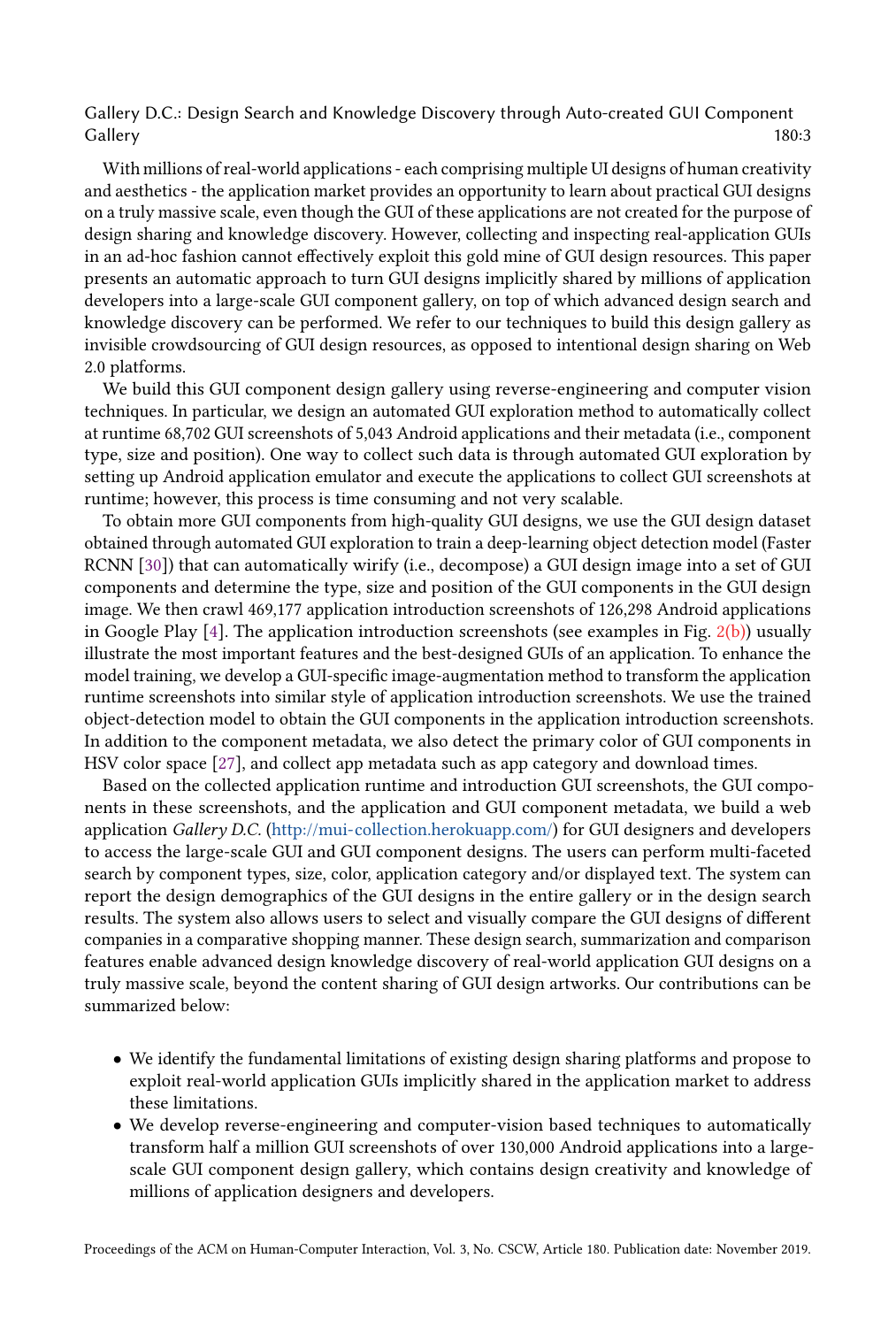• Our GUI component design gallery enables invisible crowdsourcing of GUI design resources and new ways of design sharing and design knowledge discovery beyond content sharing through mining massive-scale GUIs of real-world applications.

#### 2 APPROACH OVERVIEW

To address the information needs of designers beyond simple content sharing and search, we design innovative ways to collect, analyze, search, summarize and compare GUI designs of real-world applications on a truly massive scale. In this section, we introduce our problem definition and give an overview of main steps of our approach.

#### <span id="page-3-0"></span>2.1 Problem Definition: A Large-Scale Real-World Application GUI Components Design Gallery

A mobile platform, such as Android or iOS, supports a wide range of GUI components for building the GUI of mobile apps. In this work, we explain and evaluate our approach using Android apps, but our approach is not limited to just Android apps. Our goal is to build a large-scale gallery of 11 types of GUI components for Android GUI design. These 11 types of UI components can be divided into two general categories for easy reference: button (including button, image button, check box, radio button, switch, and toggle button), and information bar (progress bar, rating bar, seek bar, spinner, and chronometer). Fig. [3](#page-4-0) shows some examples of these 11 types of GUI components that are wirified from Android app introduction GUI screenshots using our approach. As seen in these examples, designs of a type of GUI components can vary greatly in component size, color and other visual effects. Being able to easily access the design of a type of GUI components from thousands of Android apps would help designers and developers understand the landscape and practicality of GUI designs for their own design tasks. Note that we do not consider content-centric UI components such as text view and image view, because these component is highly content dependent without much consideration of component design itself.

#### 2.2 Main Steps: App GUI Screenshot Collection, GUI Component Wirification, Gallery System Design and Construction

To build a large-scale GUI component design gallery from existing Android apps, our approach involves three steps: app GUI screenshot collection (Section [3\)](#page-5-0), GUI component wirification (Section [4\)](#page-7-0), and gallery system design and construction (Section [5\)](#page-10-0).

App GUI screenshot collection. This step addresses the designers' information need for design practicality. We collect two kinds of app GUI screenshots for the whole work. The first dataset contains 68,702 GUI screenshots of 5,043 Android apps. We download the Android apps from Google Play. Based on the Android app GUI testing framework [\[31\]](#page-21-1), we develop an automated UI exploration method to automatically execute an app, explore the app's GUIs, take the runtime GUI screenshot and also dump the UI components and their metadata (component type, size and position) in the screenshot. That is, the collected screenshots are automatically annotated with the information of GUI components they have. Note that although automated GUI exploration can collect many GUI components, it requires setting up proper Android emulator to execute the apps and takes a long time to sufficiently explore an app's GUIs. It is also difficult to ensure the design quality of the collected GUI components, as the GUI exploration is random. Therefore, the dataset collected through automated GUI exploration is mainly for training GUI component wirification model. The second dataset contains 469,177 app introduction GUI screenshots of 126,298 Android apps crawled from Google Play. Crawling app introduction screenshots from Google Play can be easily done for a very large number of apps in Google Play. Furthermore, app introduction screenshots illustrate the most important GUIs (usually the best-designed GUIs) of an app. So the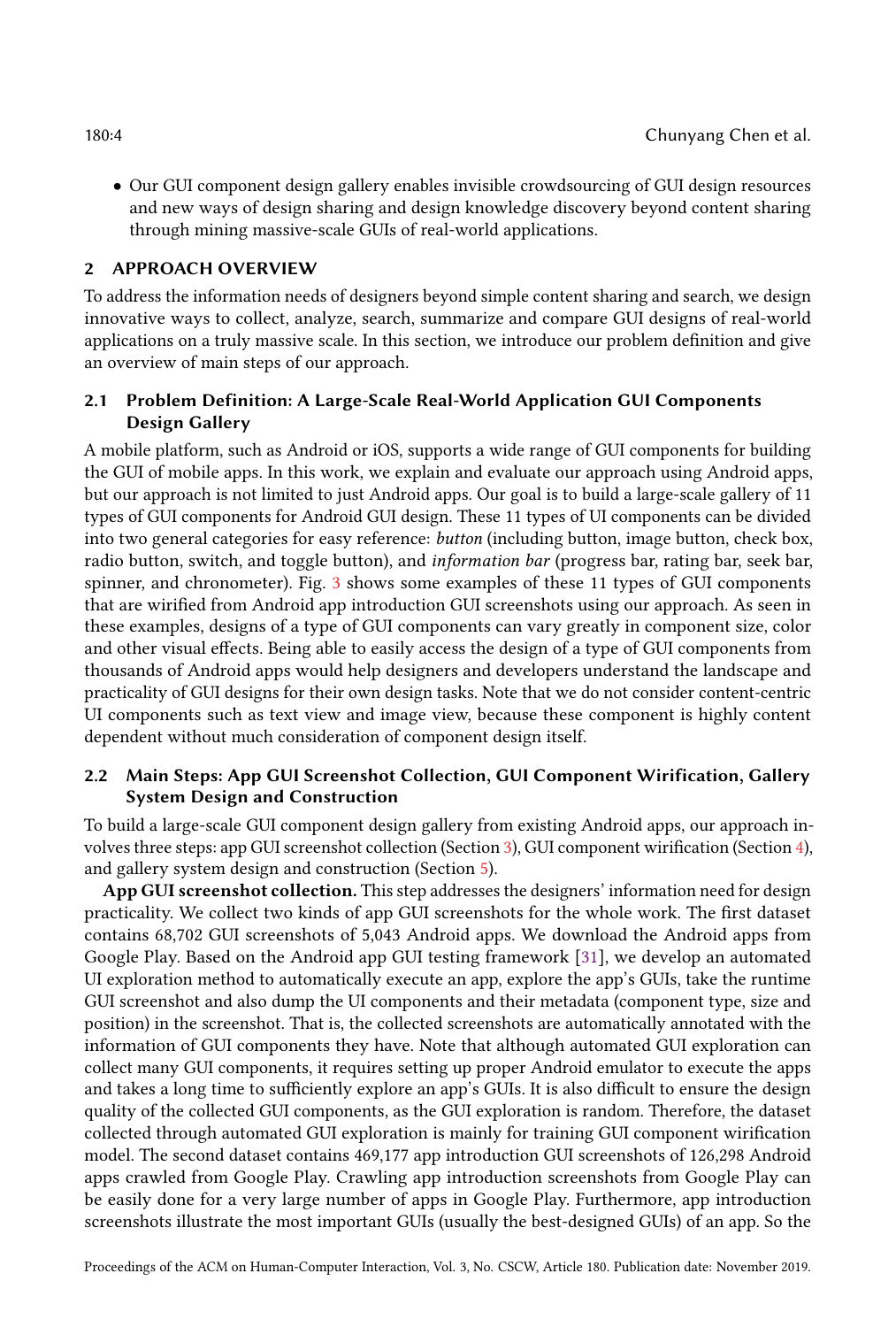<span id="page-4-0"></span>

Fig. 3. Examples of 11 types of UI components wirified in app introduction screenshots by our approach.

second dataset is the main source of the high-quality GUI components in our component design gallery.

GUI component wirification. This step addresses the designers' information need for linking the two design granularities: the whole GUI design and the GUI component design. We use the first dataset (i.e., the annotated runtime GUI screenshots) to train the GUI component detection model using Faster RCNN [\[30\]](#page-20-2). The trained model is then used to wirify (i.e., decompose) the app introduction screenshots in the second dataset into the GUI components (with component metadata) in these screenshots. We design a GUI-screenshot specific image augmentation method to make runtime GUI screenshots in the first dataset similar to the app introduction screenshot in the second dataset so that the GUI component detection model trained on the first dataset can be applied to the second dataset.

Gallery system design and construction. This step addresses the designers' information need for advanced design search and knowledge discovery. We compile a large-scale gallery of GUI component designs (together with the original whole GUIs) obtained in the above two steps. To improve the diversity of design gallery, we remove many duplicated or very similar GUI components by comparing their structural similarity (SSIM) index [\[33\]](#page-21-2). To facilitate the search of GUI components in the design gallery, we augment component metadata with the primary color of GUI components by HSV colorspace and collect the displayed text (if any) of the GUI components by Optical Character Recognition (OCR) technique. We implement a web-based search interface [\(http://mui-collection.herokuapp.com/\)](http://mui-collection.herokuapp.com/) that supports multi-faceted GUI component search by multi-dimensional component metadata (i.e., app category, app download times, component type (widget class), component height/width and primary color, and displayed text in the component). In addition, the system automatically summarizes several design demographics of the GUI components in the search results, including distributions of component type usage, component primary colors, and component height/width. The gallery system allows designer to select different companies to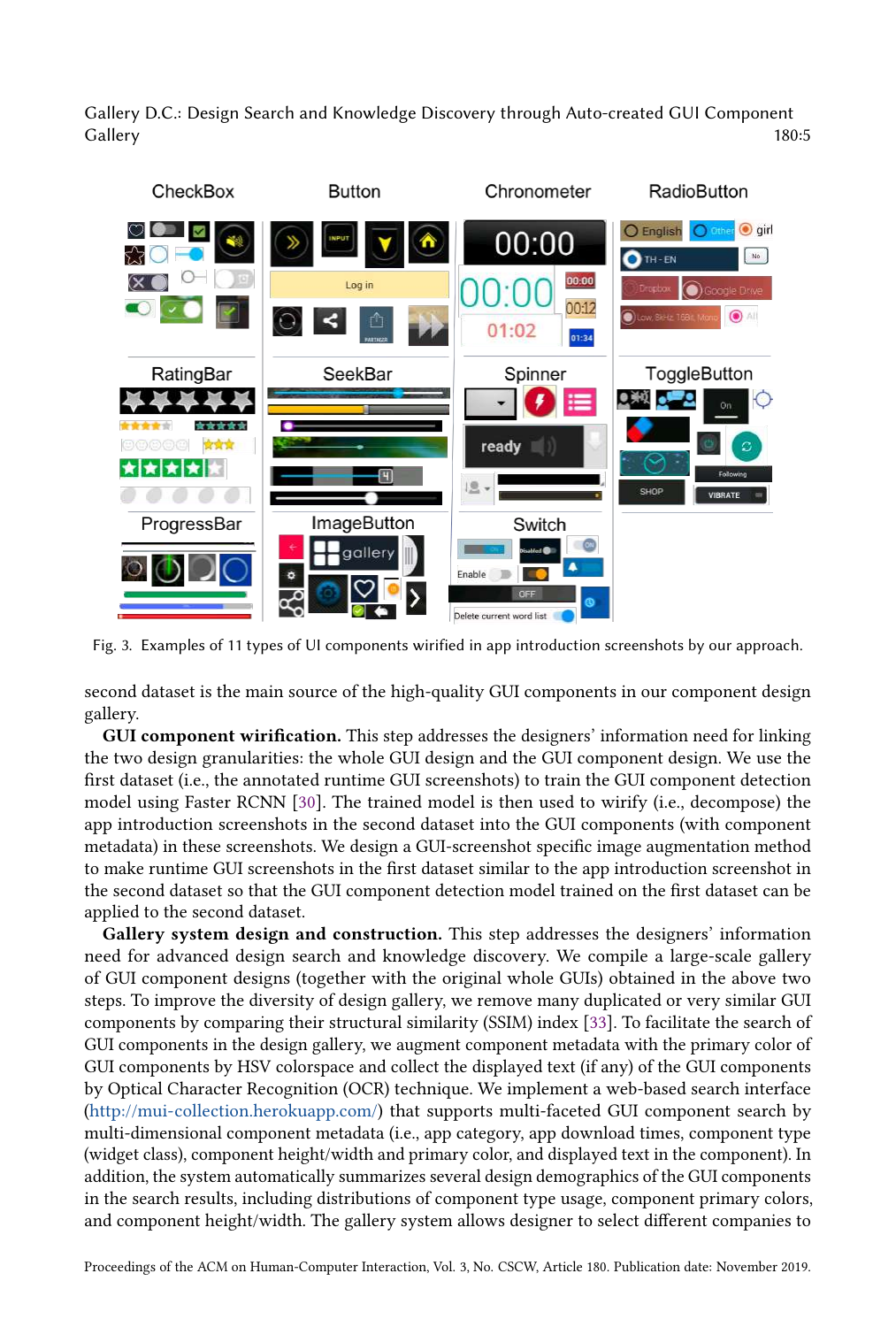compare their GUI component designs. It generates a comparison table (like the one in Fig. [14\)](#page-16-0) for designers to visually compare GUI components side by side.

### <span id="page-5-0"></span>3 APP SCREENSHOT COLLECTION

First, we describe how we collect app runtime GUI screenshots for training GUI component wirification model, and crawl app introduction GUI screenshots from Google Play for building the GUI component design gallery. Using real-world application GUIs on a truly massive scale exposes designers to not only design creativity and aesthetics but also design practicality.

## <span id="page-5-2"></span>3.1 Collecting Annotated Runtime App GUI Screenshots by Automated GUI Exploration

The core technique of our GUI component wirification model is a deep learning based objectdetection model Faster RCNN [\[30\]](#page-20-2). To effectively train the Faster RCNN model, we need to prepare sufficient training data. An instance of the training data is an app GUI screenshot annotated with the GUI component information (including component type, size and position) in the screenshot. To acquire sufficient annotated app GUI screenshots for model training, we develop a data collection tool that automatically executes a mobile app, explore the GUIs of the app by simulating the user's interaction with the app's GUIs, and collect the runtime GUI screenshots and the corresponding GUI component information during the simulated interaction process.

<span id="page-5-1"></span>

Fig. 4. An illustrative example of simulating user actions on mobile app GUI proceeding from state UI-1 to state UI-4.

The automated UI exploration is inspired by automated UI testing techniques [\[31\]](#page-21-1). Users interact with mobile apps by various actions (e.g., click, edit, scroll). Our data collection tool tries to identify executable GUI components (e.g., clickable, long-clickable editable, scrollable) on the current UI and infer actions from the type of these components. It then emits the corresponding UI events to simulate user actions, and automatically explore different parts of a mobile app. The tool can also simulate the interaction with the hardware buttons (e.g., back).

As illustrated in Fig. [4,](#page-5-1) starting with the UI-1, the tool "scrolls down" to the bottom of the page (UI-2). The tool then "clicks Settings" and the app moves back to the home page (UI-3). Next, the tool "inputs text" for the two EditText boxes transiting the app GUI into the UI-4. Of course, the tool can simulate other user actions on the app GUIs which will explore other parts of the mobile app that are not shown in this illustrative example.

During such automated GUI exploration, the data collection tool uses Android UI Automator [\[8\]](#page-20-5) to automatically dump pairs of runtime GUI screenshots and corresponding runtime GUI component hierarchies. The runtime GUI component hierarchies are stored in XML files. Fig [5](#page-6-0) shows an example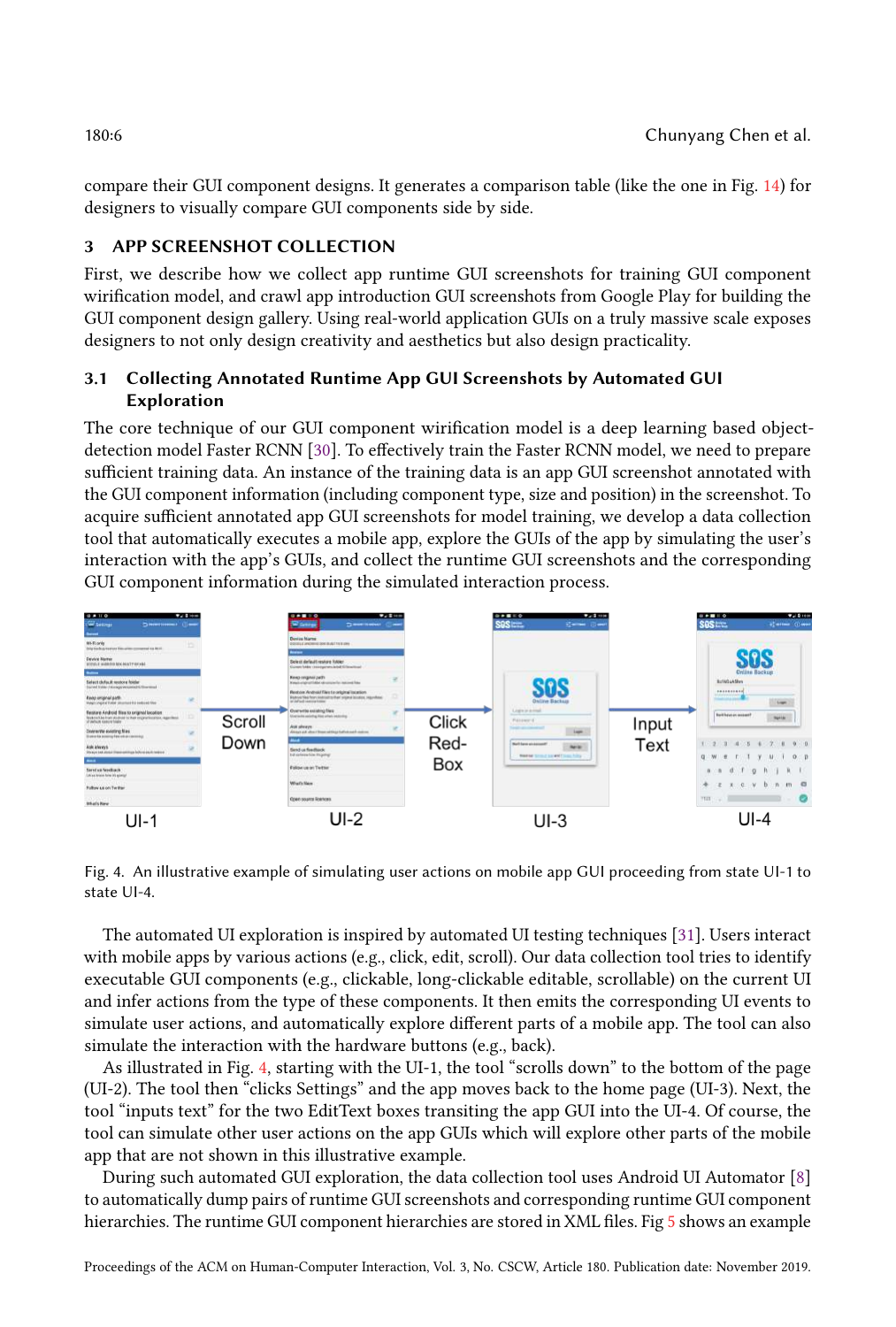<span id="page-6-0"></span>

Fig. 5. An illustrative example of the run-time GUI hierarchy and corresponding GUI screenshot

about the UI and corresponding code, and the button outlined in the red box is corresponding to the code also outlined in the red box. We can obtain a list of GUI components in an GUI screenshot from the corresponding GUI component hierarchy. For each UI component, we extract its component type from "class" attribute and its size/position from "bounds" attribute. Optionally, if the "text" attribute is not null, we also extract the value of "text" attribute as the displayed text on the GUI component. Through this automated GUI exploration and data collection process, we are able to collect a large set of app GUI screenshots annotated with the GUI component information.

As shown in Fig. [4,](#page-5-1) we can model the GUI transitions triggered by the simulated user actions as a state machine. A single activity class as coded by the developer may contain a few different states depending on the strictness of state definition. For example, the UI-1 and UI-2 or the UI-3 and UI-4 in Fig. [4](#page-5-1) are implemented in the same activity class but have different GUI components. Furthermore, different UI transitions may lead to the same UI. For example, in addition to UI-1  $\rightarrow$  UI-2  $\rightarrow$  UI-3 transition, "click Settings" on UI-1 can directly go to UI-3. Therefore, we need to discern different UI states. In this work, we adopt the method proposed in [\[10\]](#page-20-6), which discerns UI states by encoding the underlying component hierarchy of a GUI screenshot.

First, we assign an unique type index to each type of GUI component, for example, Button as 0, TextView as 1, RatingBar as 2, etc. Then, we obtain the node\_index (starting at 0) of each GUI component in the screenshot from the corresponding GUI component hierarchy and concatenate a component's node\_index with its type\_index. For example, the first UI component is a button and it can be represented as "0\_0", and the second component is a rating bar and it can be represented as "1\_2". In this way, we obtain a representation string for a UI screenshot by concatenating the representation string of all GUI components in the screenshot. We hash the representation string of the GUI screenshot using MD5 algorithm to get a fixed-length unique identifier for the UI screenshot. If the two GUI screenshots have the same identifier, then they will be regarded as the same UI state. During the automated GUI exploration, the data collection tool maintains a list of already-seen UI states and will expand the list if the current GUI screenshot has an unseen identifier.

We randomly download 6000 Android apps from Google Play App Store. We execute the downloaded Android apps on Android emulators (configured with the popular KitKat version, SDK 4.4.2, API level 19, 768-1280 screen size). We run our data collection tool on a 64-bit Ubuntu 16.04 server with 32 Intel Xeon CPUs and 189G memory, and it controls 16 Android emulators (one for each Android app) in parallel to collect annotated GUI screenshot. Each Android app is run for 45 minutes. 5043 crawled apps runs successfully on our data collection platform. These apps belong to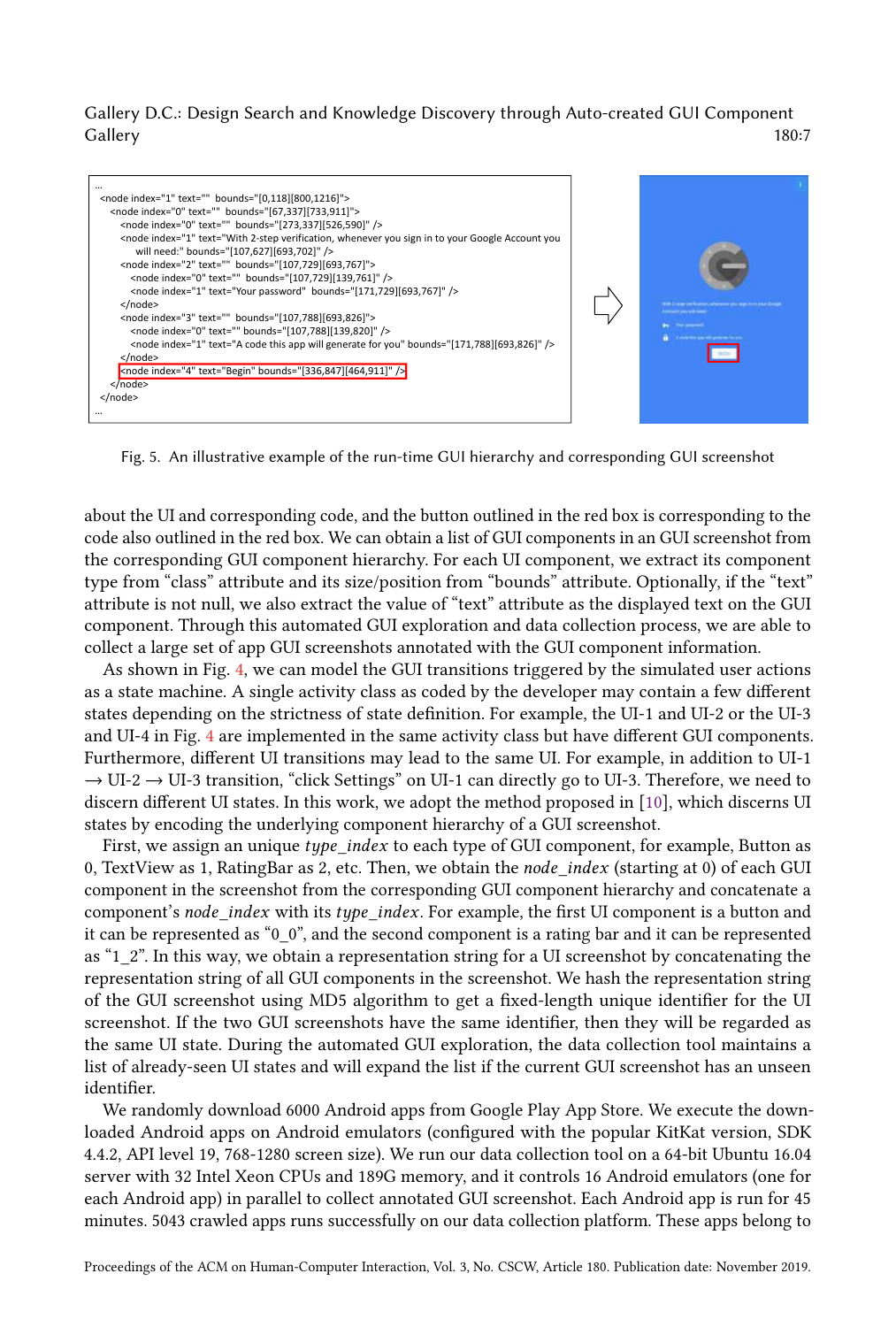25 categories. The other 957 apps require extra hardware support or third-party libraries which are not available in the Android emulator we use. Our data collection tool collects in total 68,702 app GUI screenshots annotated with the corresponding UI component information (on average about 13.6 UI screenshots per app). This UI dataset is used for training and testing our GUI component wirification model (see Section [4.1\)](#page-7-1).

## 3.2 Crawling App Introduction Screenshots in Google Play

In Google Play, developers of apps are encouraged to upload GUI screenshots $^1$  $^1$  that showcase their app's features and functionality. These screenshots can help apps attract new users on Google Play, and we call them the "app introduction GUI screenshots" to distinguish them from app runtime screenshots collected in the last section. We crawl 469,177 app introduction screenshots of 126,298 Android apps. Note that although both app runtime GUI dataset and app introduction GUI dataset come from Google Play, the apps in the second dataset has few overlap with those in the first dataset. As Google Play only allows uploading eight introduction screenshots at most, the maximum number of GUI screenshots per app in the second dataset is eight. Furthermore, the app introduction screenshots are simply GUI images without GUI component information. We will use the GUI component wirification model to wirify the app introduction GUI screenshots into the GUI components.

### <span id="page-7-0"></span>4 GUI COMPONENT WIRIFICATION

To obtain the GUI elements from the app introduction screenshots crawled from Google Play, we need a method to decompose (i.e., wirify) app GUI screenshots into GUI components in the screenshots. Through this GUI component wirification step, we naturally link the whole GUI design and the GUI component design.

Our design wirification task is a well-known problem, called "object detection" in Computer Vision domain. In this work, we adopt the Faster RCNN model [\[30\]](#page-20-2), a mature object-detection technique. To make the Faster RCNN model work well on our GUI screenshot data, we train the model with our dataset of annotated app runtime GUI screenshots (Section [4.1\)](#page-7-1). Different from our goal, existing object-detection models focus on the detection of objects in natural scene images, such as finding cats or humans in the photos. Instead, our goal is to extract GUI components from computer-generated GUI images, including app runtime GUI screenshots, and app introduction screenshots that contain not only GUIs but also other information like natural language descriptions and markers of app features like the examples in Fig. [7.](#page-8-0) To improve the model performance, we also carry out the image augmentation to annotated app runtime screenshots to mimic the presentation style of app introduction screenshots crawled from Google Play (Section [4.2\)](#page-8-1).

#### <span id="page-7-1"></span>4.1 UI Component Wirification by Deep-Learning based Object Detection

Compared with image classification, the task of object detection is not only to classify objects in the image, but also get the detailed location of the object. The object detection can be modeled as a classification problem where we take windows of different sizes from input image at all the possible locations, and feed these windows to an image classifier to determine objects in them. Recently, the performance of object detection is further boosted by exploiting the deep learning models [\[19,](#page-20-7) [20,](#page-20-8) [30\]](#page-20-2). In this work, we adopt the state-of-the-art Faster-RCNN [\[30\]](#page-20-2). Fig. [6](#page-8-2) presents the overall architecture of the model. The model uses a Convolutional Neural Network [\[22,](#page-20-9) [24\]](#page-20-10) to extract image features from the input GUI screenshot. It then use a region proposal network (RPN) to generate region proposals that likely contain some object of interest (as opposed to only

<span id="page-7-2"></span><sup>1</sup><https://support.google.com/googleplay/android-developer/answer/1078870>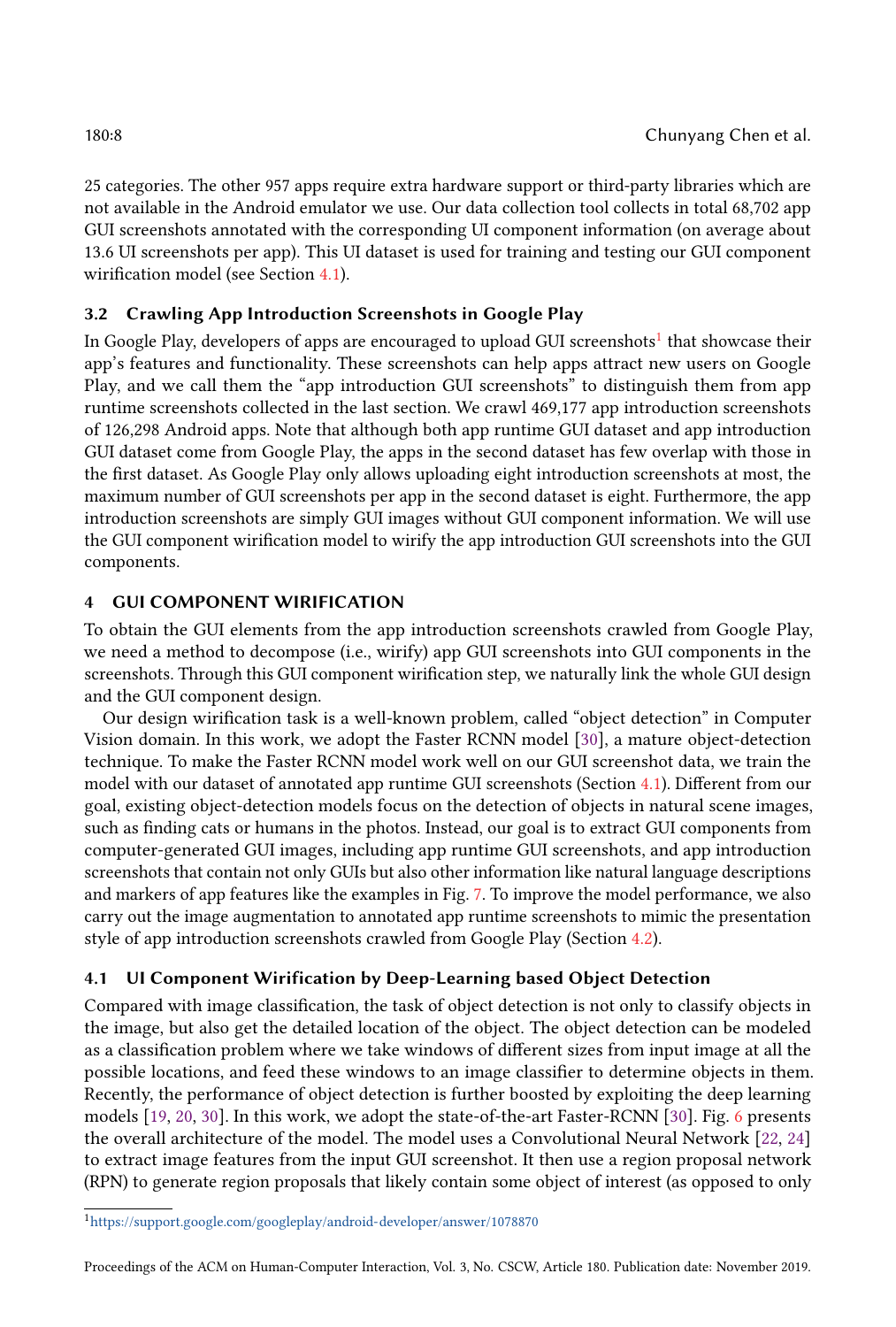<span id="page-8-2"></span>

Fig. 6. The architecture of Faster RCNN [\[30\]](#page-20-2)

<span id="page-8-0"></span>

Fig. 7. Differences between app runtime GUI screenshots and app introduction GUI screenshots

background). These regional proposal are called Region of Interest (ROI). Finally, it uses an object detection network that predict object classification scores for the region proposals and determines the object bounding box.

## <span id="page-8-1"></span>4.2 Enhancing Model Performance by App Screenshots Augmentation

Our GUI component wirification model is trained by the annotated app runtime screenshots collected through automated GUI exploration (see Section [3.1\)](#page-5-2), and we want to apply our model to app introduction GUI screenshots crawled from Google Play. But the app introduction screenshots in Google Play are different from the app runtime screenshot. The app introduction screenshots are more like posters which contain not only the app GUI screenshots, but also much other information. Fig. [7](#page-8-0) shows the screenshots of the two apps from the two data sources respectively. For each app, the left image is the runtime GUI screenshot collected by our automatic GUI exploration tool, and the right image is the app introduction image in Google Play. Such image differences between the training data and the testing data may lead to poor performance of the trained model. To bridge the gap between the GUI screenshots from the two resources, we apply the image augmentation method to transform the training screenshots to mimic those in the testing data.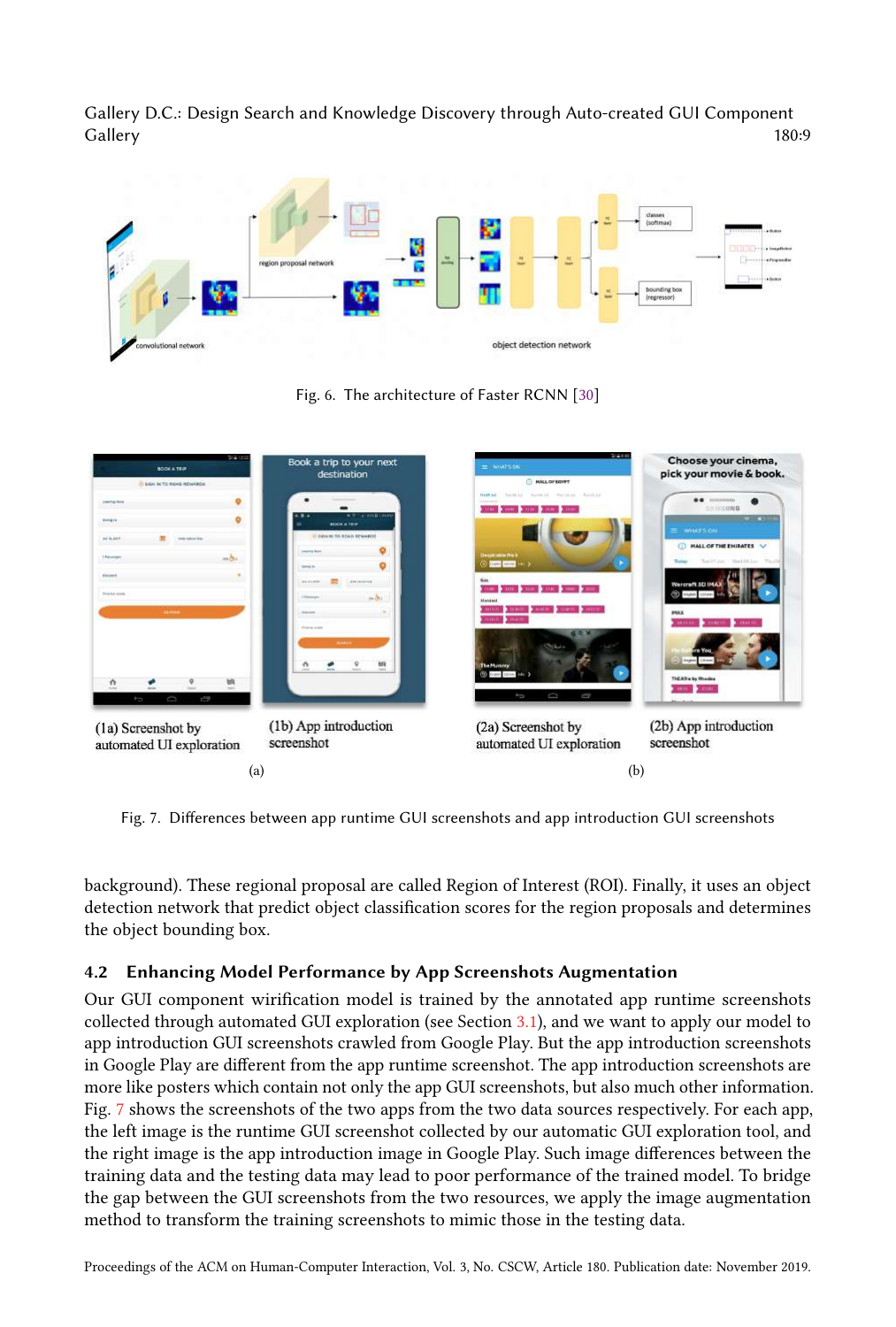## 180:10 Chunyang Chen et al.

<span id="page-9-0"></span>

Fig. 8. Examples of resulting GUI screenshots by image augmentation

For machine learning tasks such as image classification and machine translation, the amount of data available for training is critically important to achieve good performance with better generalization. To increase the data, data augmentation [\[9,](#page-20-11) [34,](#page-21-3) [35\]](#page-21-4) is widely used. It mainly applied a small mutation in the original training data to create more new data. For example, the image augmentation methods include cropping, padding, flipping, resizing, inverting colors, blurring, etc. In this work, our target is to mutate app runtime screenshots to make them similar to the apps' introduction images. According to our observation, the app GUI screenshots are always part of the introduction images in Google Play with some words or other highlights around. Therefore, we randomly resized the app runtime GUI screenshots, and move it into four directions randomly (e.g., left, right, up, down) around the center of the image. Some resulting app screenshots by data augmentation can be seen in the Fig [8.](#page-9-0) Correspondingly, the ground-truth annotation of GUI components will undergo the same transformation to align with the transformed runtime screenshots.

#### 4.3 Post-processing GUI Components Obtained Through GUI Component Wirification

After collecting all detected GUI components from the crawled app introduction screenshots, we further post-processing these GUI components by removing duplicates and also determining their primary colors.

4.3.1 Removing Duplicate UI Components. To keep consistent, one app always use the same GUI components across its GUIs such as the "OK" button, navigation bar, or icons in the title bar. Even different apps may also share very similar GUI components such as Facebook login button, back buttons, etc. Showing similar GUI components repeatedly to designers may be a waste of their time. These similar components will also reduce the diversity and serendipity of the design gallery, and bias the design demographics. So we remove duplicated or very similar elements to purify our design gallery.

To determine how similar two GUI components re, we adopt the structural similarity (SSIM) index. According to the similarity score, we decide if two GUI components are very similar or not. However, removing duplicated elements may cause losing useful elements. Therefore, we set 0.95 as a threshold empirically. The threshold value is carefully selected through manually curating 100 pairs of duplicate screenshots from randomly chosen applications and computing the minimum similarity value. Considering the duplication removal efficiency, we first carry out within-app duplicate removal and then cross-app removal.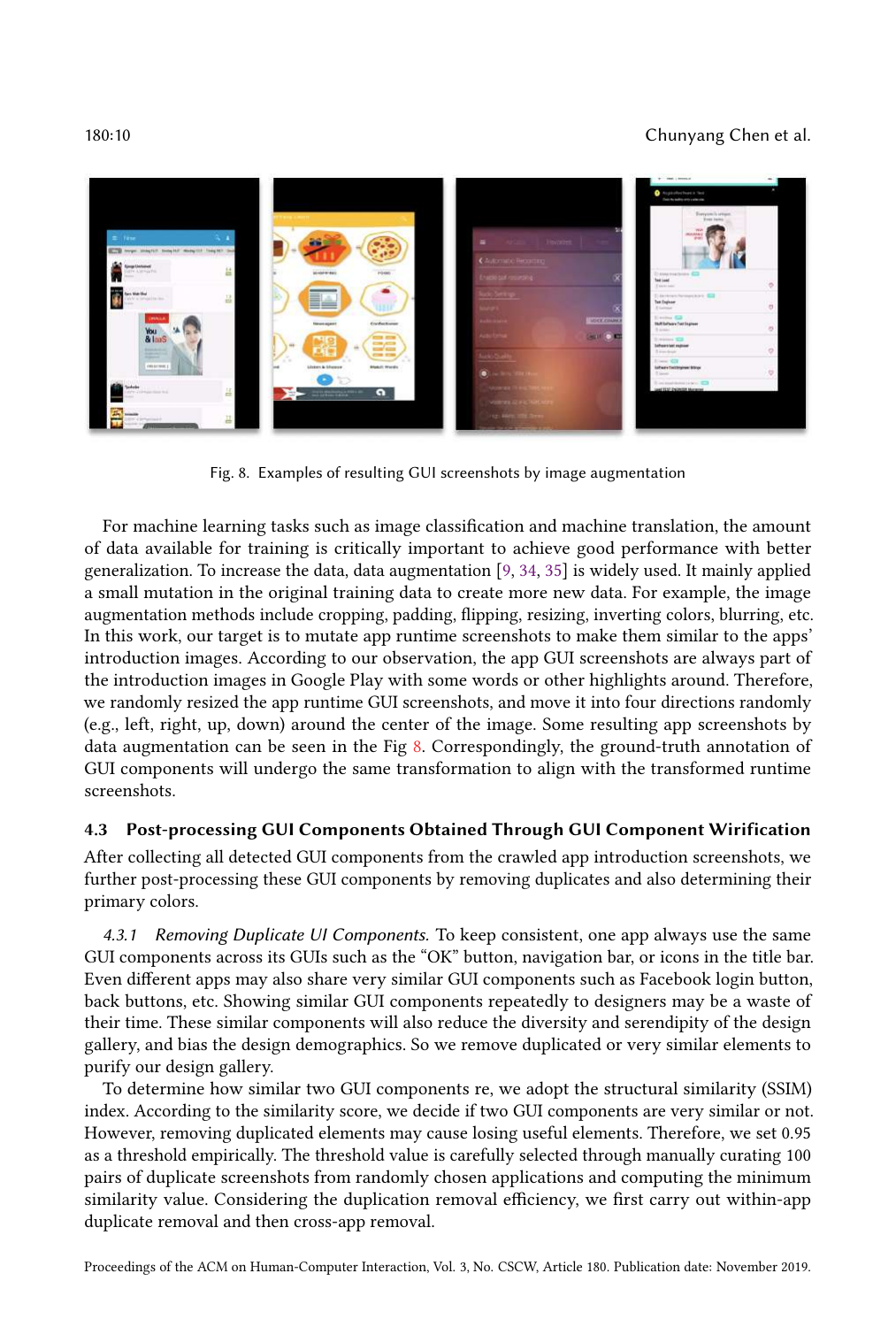<span id="page-10-1"></span>

Fig. 9. An example of determining the primary color of GUI component by HSV mask

<span id="page-10-4"></span>4.3.2 Determining Primary Color of GUI Components. A usage feature that designers suggest in our interview is to search GUI components by their primary color, because color design is an important aspect of GUI design. In order to achieve that, we need to enhance the initial metadata of GUI components by adding an attribute to keep track of the primary color of the GUI components. To that end, we adopt HSV colorspace for color detection. We first makes a conversion from RGB color to HSV colorspace. Each RGB color has a range of HSV value. The lower range is the minimum shade of the color that will be detected, and the upper range is the maximum shade. For example, black is in the range of  $(0, 0, 0)$  – $(184, 254, 80)$ . Then, we create a mask for each color (black, blue, cyan, green, lime, megenta, red, white) as shown in Fig. [9.](#page-10-1) The mask is the areas that HSV value on pixels match the color between the lower range and upper range. Finally, we calculate the area of the mask in each color and the corresponding image occupancy ratio. The color with the maximum ratio is identified as the primary color of the GUI component (the blue in the example in Fig. [9\)](#page-10-1).

### <span id="page-10-0"></span>5 GALLERY SYSTEM DESIGN AND CONSTRUCTION

With the real-world application GUIs collected in Section [3](#page-5-0) and the GUI components (together with the original GUI screenshots) obtained in Section [4,](#page-7-0) we are now ready to build a novel GUI component design gallery system that can satisfy the designers' information need for advanced design search and knowledge discovery, including multi-faceted design search, design demographics, and design comparison. We implement a proof-of-concept prototype of our GUI component design gallery in the web application [http://mui-collection.herokuapp.com/.](http://mui-collection.herokuapp.com/) Note that the approach in our work can be regarded as a kind of reverse engineering process which is allowed by both the US Law $^2$  $^2$  and Europe Law $^3$  $^3$  which explicitly offer users the right to decompile in order to achieve interoperability.

#### 5.1 Multi-Faceted Search

GUI components fall into a multi-dimensional information space. Multi-faceted search has been shown to be an effective mechanism to search, explore and filter multi-dimensional information space.The successful examples include online shopping and travel booking websites. Inspired by these successes, we also design a multi-faceted search interface for searching GUI component designs. Based on the available application and component metadata, our gallery system supports five search facets: widget class (component type), component primary color, application category, displayed text, and component height/width. In our prototype, we support 11 types of GUI components (see Section [2.1\)](#page-3-0) The component primary color is determined as described in Section [4.3.2.](#page-10-4) Our dataset currently have 25 categories of Android applications, such as music\_and\_audio category or those for books\_and\_reference. The users can enter a short text, such as "Sign Up", "check out", and the system uses regular expression to match GUI components containing the searched text. The users can search the GUI components within the specified height and/or width range.

<span id="page-10-2"></span><sup>2</sup><https://www.law.cornell.edu/uscode/text/17/1201>

<span id="page-10-3"></span><sup>3</sup><https://eur-lex.europa.eu/legal-content/EN/TXT/?uri=LEGISSUM%3Ami0016>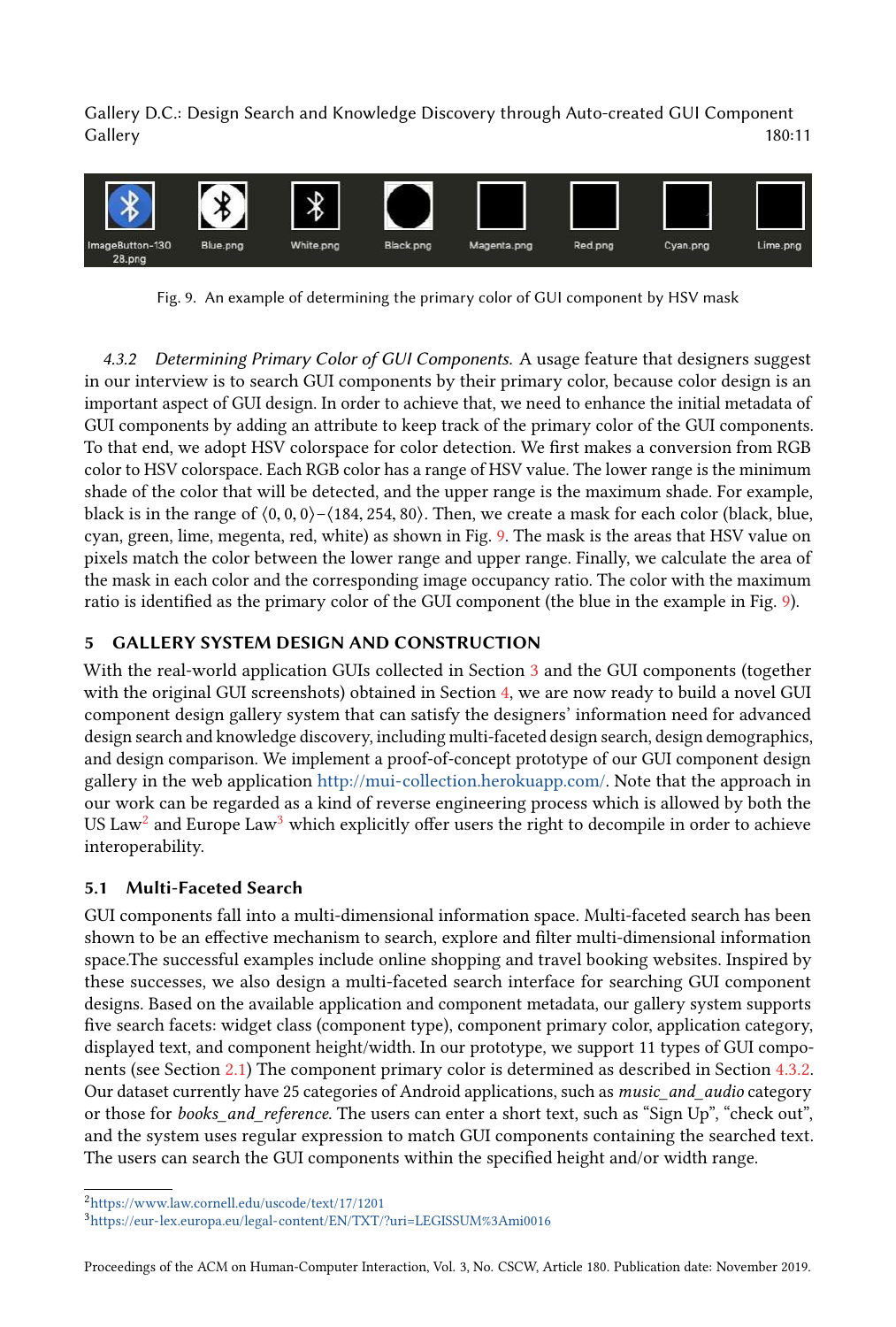Users can freely combine the five facets in their search. Some usage scenarios are demonstrated in Section [7.1.](#page-15-0) Based on the user-specified search facets, the gallery system returns a list of GUI components that match the search criteria. The search results are sorted by descending number of application downloads (by default) or by the alphabetic order of application names. To be responsive, the system uses the lazy loading strategy commonly used in image search engine. It shows some initial search results on the visible screen and loads more search results when users scroll down the search results. The users can select a GUI component in the search results and view the selected component in the original whole GUI screenshot. The user can also see additional facts about the GUI component, the screenshot and the application (e.g., application vendor, download numbers, rating, and release date), as well as similar GUI components for a selected component.

### 5.2 Design Demographics

In addition to view individual GUI designs, designers also need to understand the overall design landscape [\[14,](#page-20-12) [15\]](#page-20-13) at an aggregation level. Aggregation can be done for the whole design gallery or for a specific design facet or the combination of some facets defined above. In our current prototype, we compute design demographics for the multi-faceted search results so that the users can obtain a quick overview of the key characteristics of the search results. The system dynamically computes four types of design demographics for the search results: the component primary color, the component height and width, the number of components of each component type, the number of component of each application category. The system visualizes the distribution of component primary colors in piechart, the component height and width in scatter plot, the distribution of component numbers by component types in piechart, and the number of components of application categories in bar chart. Some usage scenarios are demonstrated in Section [7.2.](#page-16-1)

## 5.3 Design Comparison

Design comparison allows designers to see the brand commonalities and variations of different companies. We borrow the idea of comparison shopping to support design comparison. As our GUI data comes from Google Play, we have the vendor information for each collected GUI. A vendor may have multiple applications whose GUIs have been collected in our gallery. Each application has metadata such as download times and rating. We organize the GUIs by the same vector and rank the vendors by the sum of their applications' download times. Currently, for each vendor, we select four distinct GUI screenshots from all GUI screenshots of this vendor to form a vendor GUI gallery of its representative GUIs. These representative GUIs are determined by image differencing and image clustering. Users can browse this vendor GUI gallery. Furthermore, users can add multiple vendors to a "shopping" cart and request design comparison of these vendors. For each vendor under comparison, the system will select up to six distinct GUI components for each component type (again based on image differencing and image clustering) from all GUI components of this vendor in our gallery. If the vendor does not have a particular type of components, the system reports "None" for this component type. The system will also compute the component primary color and the component height/width demographics for each component type. Finally, the system generates a design comparison table that allows users to visually compare the GUI components and their demographics of the selected vendors side by side. Some usage scenarios are demonstrated in Section [7.3.](#page-16-2)

## 6 EVALUATION OF GUI COMPONENT WIRIFICATION MODEL

The key enabling technique for building our design gallery is the deep learning based GUI component wirification model that extracts GUI components from app introduction GUI screenshots (see Section [4\)](#page-7-0). To evaluate the effectiveness of our GUI component wirification model, we test the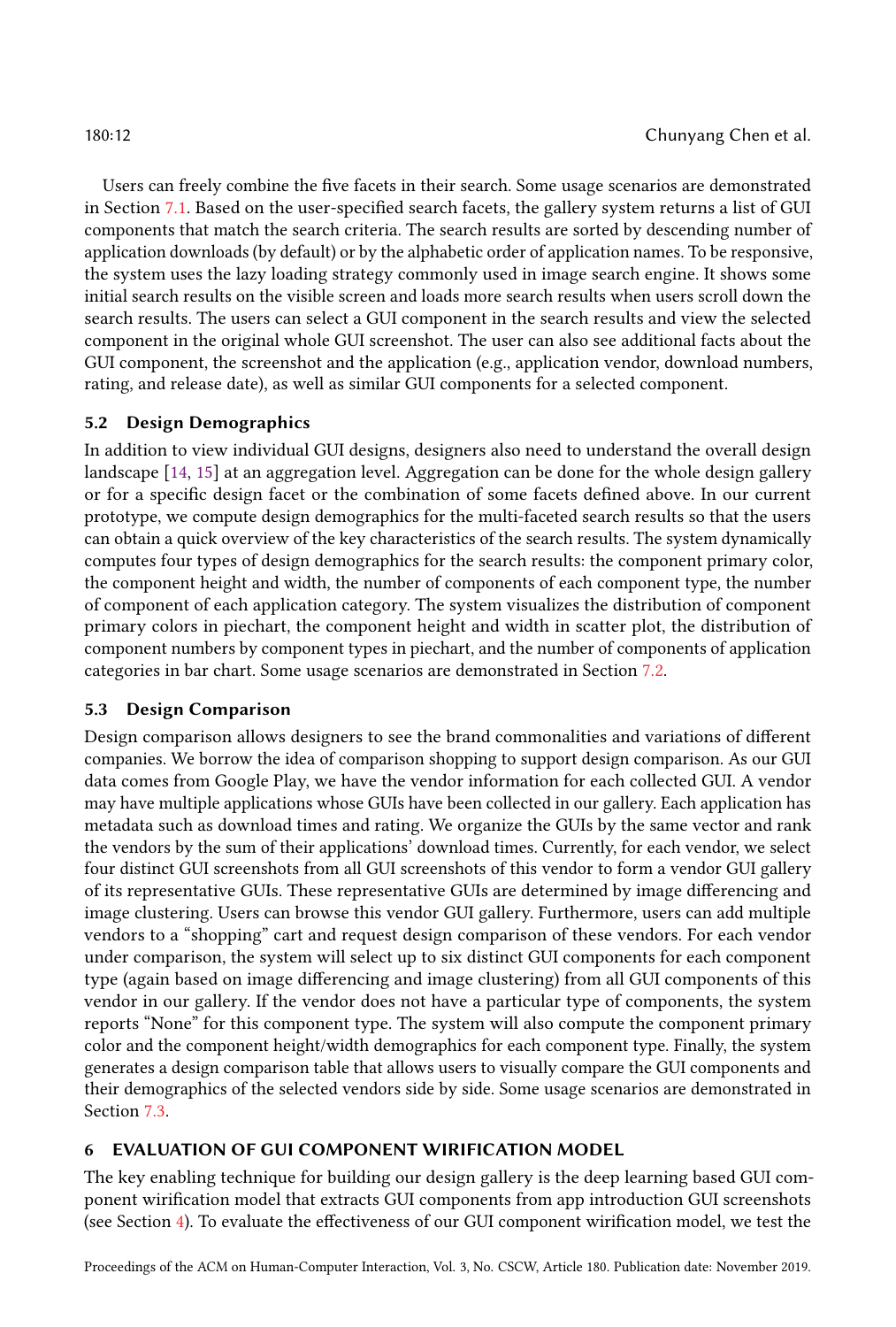<span id="page-12-1"></span><span id="page-12-0"></span>

(a) Components with texts in different languages (accurately detected)

same background (accurately detected)

<span id="page-12-2"></span>(b) Components sharing the (c) Many components (accurately detected)

<span id="page-12-4"></span><span id="page-12-3"></span>(d) Oddly shaped seekbar (bounding box is inaccurate)

Fig. 10. Results of GUI component wirification in complex GUI screenshots

trained model not only with the annotated runtime GUI screenshots collected through automated GUI exploration, but also manually check the model's performance on the app introduction GUI screenshots crawled from Google Play.

#### 6.1 Experimental Setups

Among all 68,702 annotated runtime GUI screenshots collected through automated GUI exploration, we perform a 90/10 train/test split (i.e., 61,832 for training the UI component wirification model and 6,870 for testing the trained model). We train our GUI component wirification model with the training data on a Nvidia P40 GPU (24G memory) with 140k iterations for about two days. Apart from testing the model with annotated runtime GUI screenshots, we also test our model on 100 randomly sampled app introduction screenshots crawled from Google Play.

#### 6.2 Evaluation Metrics

For each region proposal r, our model outputs two vectors; softmax probability  $p$  and per-class bounding box regression offsets ranked by the corresponding confidence output. A detection confidence is assigned to r for each GUI component class k using the estimated probability  $P(class =$  $k|r \triangleq p_k$ . For each GUI component class, a detection output comprised of the confidence value and refined bounding box position is considered as True-Positive if it has an IoU overlap higher than 0.7 with any ground-truth box belonging to the same class, otherwise as False-Positive. Multiple detections at the same ground-truth box were also regarded as False-Positives.

The three principal metrics used for evaluating and comparing the performance are precision, recall and mean Average Precision (mAP). Precision of each class is obtained through dividing the cumulative sum of True-Positive by the total amount of True-Positive and False-Positive for an individual class. Recall of each class is obtained through dividing the cumulative sum of True-Positive by the total number of ground-truth boxes for an individual class. Average Precision (AP) is obtained by approximating the area under the Precision/Recall curve for individual element class and mAP is the mean of AP across all classes.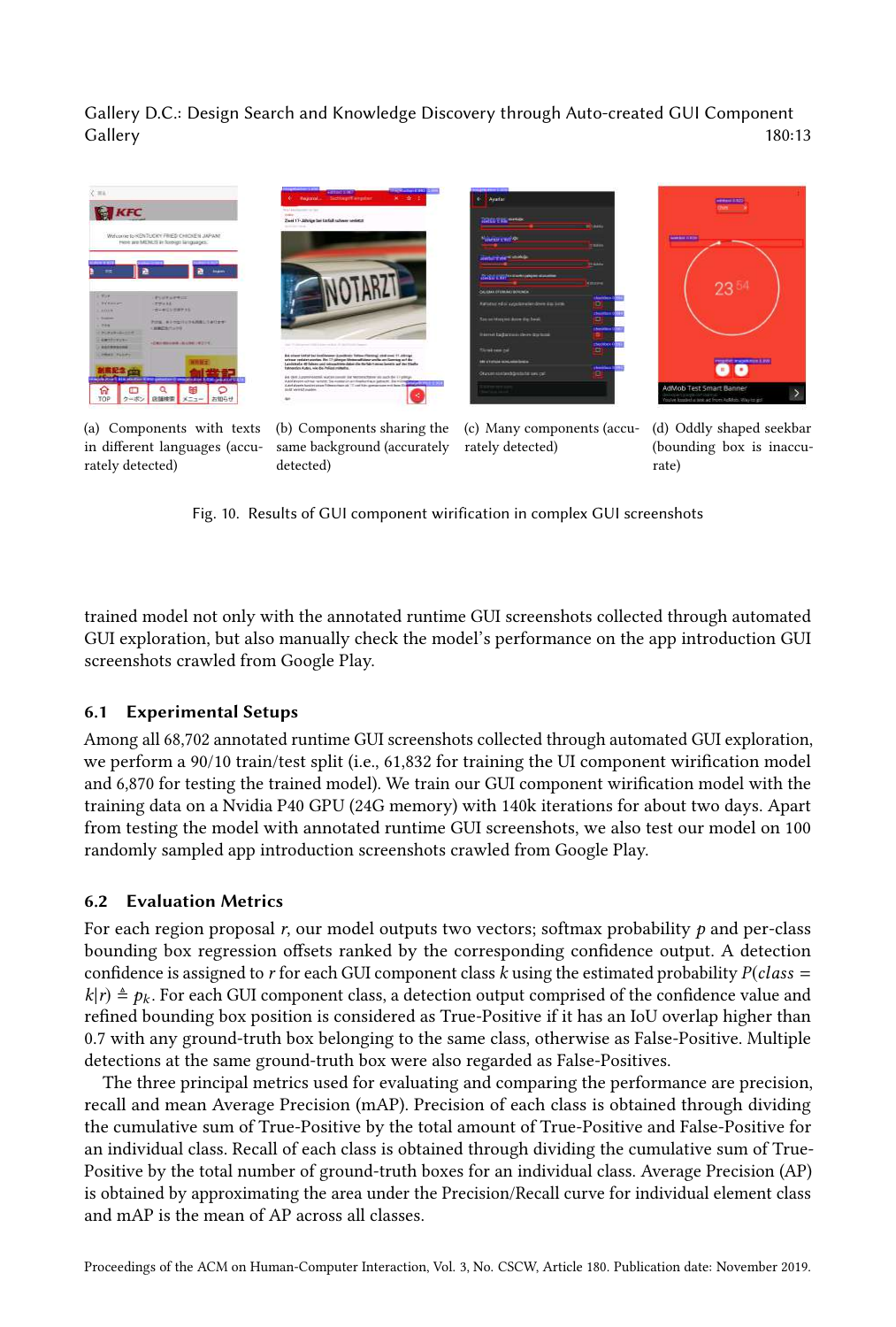| 180:14 | Chunyang Chen et al. |
|--------|----------------------|
|--------|----------------------|

| <b>IoU</b> |      | Recall Precision | mAP  |
|------------|------|------------------|------|
| 0.6        | 0.65 | 0.73             | 0.69 |
| 0.7        | 0.60 | 0.79             | 0.66 |
| 0.8        | 0.53 | 0.84             | 0.62 |
| 0.9        | 0.36 | 0.90             | 0.44 |

Table 1. Performance with image augmentation

| <b>ToU</b> |      | Recall Precision | mAP  |
|------------|------|------------------|------|
| 0.6        | 0.51 | 0.68             | 0.56 |
| 0.7        | 0.44 | 0.72             | 0.48 |
| 0.8        | 0.37 | 0.80             | 0.43 |
| 0.9        | 0.26 | 0.87             | 0.36 |

Table 2. Performance without image augmentation

#### 6.3 Evaluation with Annotated Runtime UI Screenshots

For the 6,870 annotated runtime GUI screenshots in the testing dataset, the overall performance of our model is 0.76 for precision, 0.62 for recall and 0.51 for mAP. Fig. [10](#page-12-0) shows some examples of our GUI component wirification, and each component is highlighted in bounding box with corresponding component type and probability. We can see that our model can accurately detect UI components in different complex UI screenshots. First our model can handle images in different languages. For example, Fig.  $10(a)$  contains image buttons with English, Japanese and Chinese texts within both the main menu and the popup. Our model can detect all of them in the screenshot. Second, our model is robust to different interference, so it can discriminate GUI components from very similar background in Fig.  $10(b)$ . Third, our model is capable to find all components even if there are many of them in one screenshot. For example, there are 10 components including image button, seek bar and check box in Fig.  $10(c)$ . Our model can accurately detect all of these components.

Apart from the correctly detected UI components, we also manually check the cases for which our model does work very well, and we summarise two reasons for the incorrect cases. First, sometimes our model cannot identify some specially designed UI components like the circle-shape seek bar in Fig. [10\(d\).](#page-12-4) Note that our model still detects the seek bar in the screenshot, but the bounding box is inaccurate due to the irregular shape of the seek bar. Some progress bars are also very different such as the circle one, or rectangle one with different colors, leading to the miss of such UI components. Second, although the GUI components obtained from our model do not match the ground truth, they are still correct. In Android UI development, one functionality can often be implemented in many different ways. For example, the developers can use the image button directly, or using image but setting its attribute as clickable. These two ways has the same functionality for user interaction and the choice depends on developers' preference. In such cases, our model may classify an GUI component as an image button, while the ground truth marks it as an image.

#### 6.4 Evaluation with App Introduction Screenshots from Google Play

To further check the performance of our model on the app introduction screenshots in Google Play, we randomly sample 100 app introduction screenshots for the experiment. These sampled images come from 99 different apps across 20 categories. As there is no ground truth for app introduction screenshots, we manually annotate GUI components in each GUI screenshot. We recruit two bachelor students in our school who has at least two-years Android development experience. The two annotators label the GUI components in each sampled app introduction screenshots individually. If there is any disagreement with their annotations, the screenshots will be handed to the first author to resolve the disagreements.

Table 1 shows the performance of our model trained with image augmentation, while Table 2 shows the results without image augmentation. We can see that with the increase of the IoU, the Recall and mAP are decreasing, while the precision is increasing significantly. As we have a large number of app introduction screenshots crawled from Google Play, we are not sensitive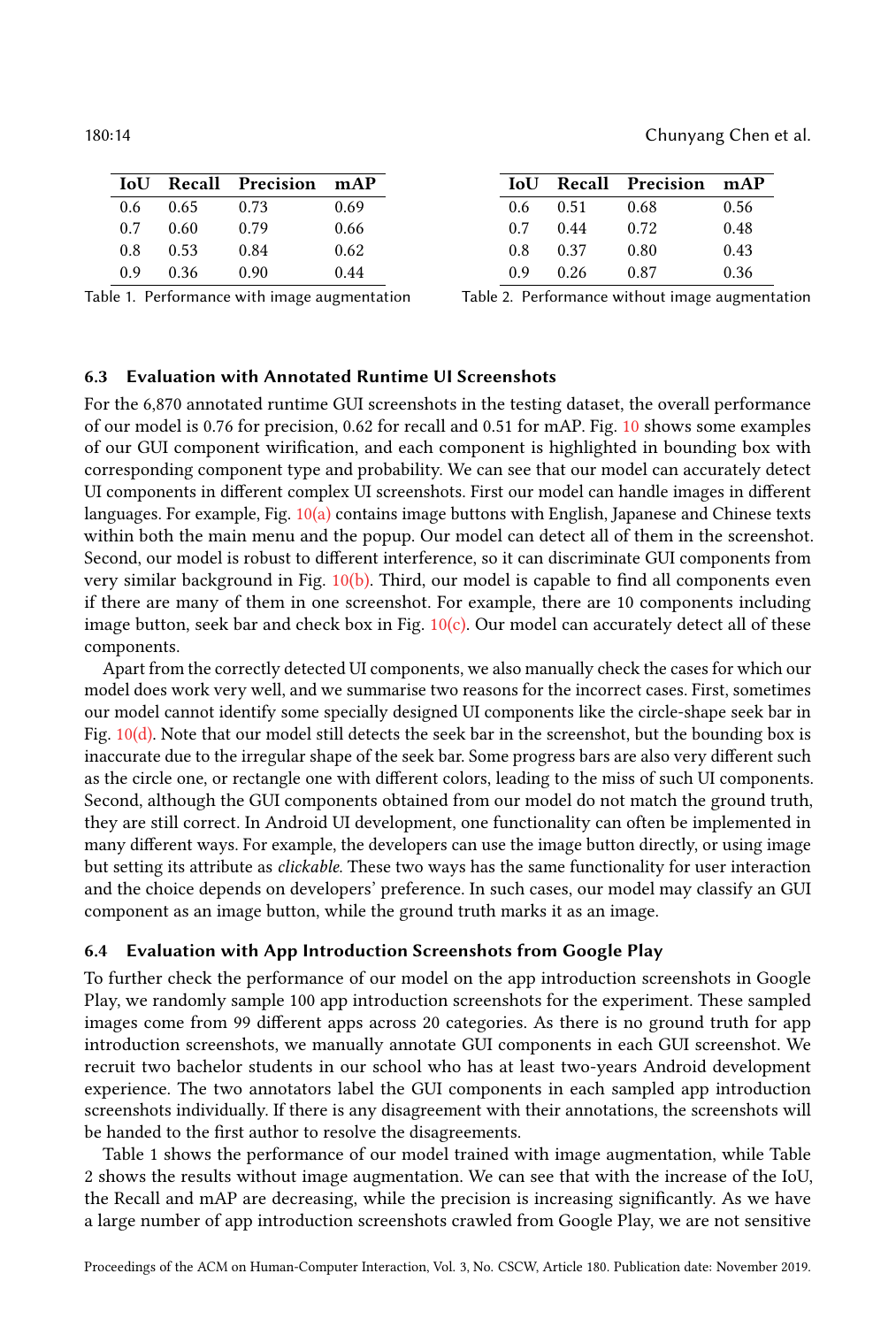<span id="page-14-1"></span>

| シンプルで可愛いから<br>廃して使える3)                                                                                                                                       | シンプルで可能いから<br>楽しく使える♪                                                                                                                    | <b>APP THEMES</b><br>Read comfortably at night                                                                                                                                                                                                                                                                      | <b>APP THEMES</b><br>Read comfortably at night                                                                                                                                                                                                                                                                                            |
|--------------------------------------------------------------------------------------------------------------------------------------------------------------|------------------------------------------------------------------------------------------------------------------------------------------|---------------------------------------------------------------------------------------------------------------------------------------------------------------------------------------------------------------------------------------------------------------------------------------------------------------------|-------------------------------------------------------------------------------------------------------------------------------------------------------------------------------------------------------------------------------------------------------------------------------------------------------------------------------------------|
| $^{\circ}$<br>$+$<br><b>THE 1999</b><br><b>MAYS</b><br><b>CONTRACT</b><br><b>Cluster</b><br>EL NY BRANNEZMICHIC<br>L' MINIGRATIVE<br>U BURNY&<br>17 第2日入をつくる | <b>TELEVISION</b><br><b>DISTURBANCE</b><br>18.5<br>株式会社参与の4543<br><b>WEATHERST AWAY.COM</b><br>3 世紀初には気に行く<br>コネに検討する<br><b>TENNADAR</b> | 7.1111<br>PA/SA/Transcotably calls out to do in the levels a<br>The Attentic pufficits studily built with a thrile-<br>set neck and short wings and tall. It is 28 to<br>30 centimetres (11 to 12 in) in length from the<br>tip of its slout bill to its blunt-anded tail. Its<br>Fort cars<br>tender have melasty. | <b>TABLES</b><br>Additional mainter booth contracts terms in the browing<br><b>MAGIN</b><br>The Atlantic puffin is stord by built with a thick-<br>set neck and short wings and tall. It is 26 to<br>30 centimetres (11 to 12 in) is leagth from the<br>tip of its stoat bill to its blant-ended tool, its<br>Piret size<br>100% metasity |
| Without Augmentation                                                                                                                                         | With Augmentation                                                                                                                        | <b>Thomas</b><br>atsam it any<br><b>MAYA E BEZ</b><br><b>AIGHT</b><br><b>DAME</b><br><b>BLAZK</b><br><b>Without Augmentation</b>                                                                                                                                                                                    | Timber<br>Artist 8:335 buffort 0.877 harmon 200<br><b>SLACE</b><br>LICATS<br><b>DATK</b><br>With Augmentation                                                                                                                                                                                                                             |
| (a)                                                                                                                                                          |                                                                                                                                          | (b)                                                                                                                                                                                                                                                                                                                 |                                                                                                                                                                                                                                                                                                                                           |

Fig. 11. Results comparison between the model trained with or without image augmentation

to recall because even not a very high recall can still produce a large-scale design gallery of GUI components. But the low precision may include many false-positive UI components which will negatively influence the user experience with our design gallery. Therefore, when we are making a trade off between precision and recall, we emphasize more on the precision in this work. Based on our experiment results, we take the IoU value as the 0.8 so that the precision is high enough while the recall is not very low. Within this setting, our model without image augmentation can reach 0.37, 0.80, 0.43 for recall, precision and mAP, respectively. Compared with it, our model with image augmentation can improve recall, precision and mAP by 43.2%, 5%, and 44.2%, respectively.

Fig. [11](#page-14-1) shows some comparison examples with and without image augmentation. Compared with the model trained without image augmentation, the model trained with image augmentation can reliably detects the majority of the GUI components within the app introduction screenshots crawled from Google Play.

### <span id="page-14-0"></span>7 INFORMAL FEEDBACK FROM DESIGNERS

To understand how the Gallery D.C. would be useful in a real design context, we conducted informal interviews with 7 professional designers.

- D1: Visual designer from Google for 1 year. His focus is on illustration design for various mobile apps.
- D2: Interaction designer/product designer from Volkswagen-Mobvoi Joint Venture, with 10-years working experience. His work mainly focuses on the smart devices.
- D3: Visual designer from TAL education for 5 years of experiences. His focus is on the mobile app UI design.
- D4: Designer from Facebook for 9 years with the focuses on mobile advertising user experience design.
- D5: Visual designer, 13 years of working experience, now working at Ali, responsible for international product design and design innovation.
- D6: Interaction designer from Google. She has 4 years of interaction design experience.
- D7: Visual designer from Huawei with 10 years of experience. Mainly focus on mobile system design.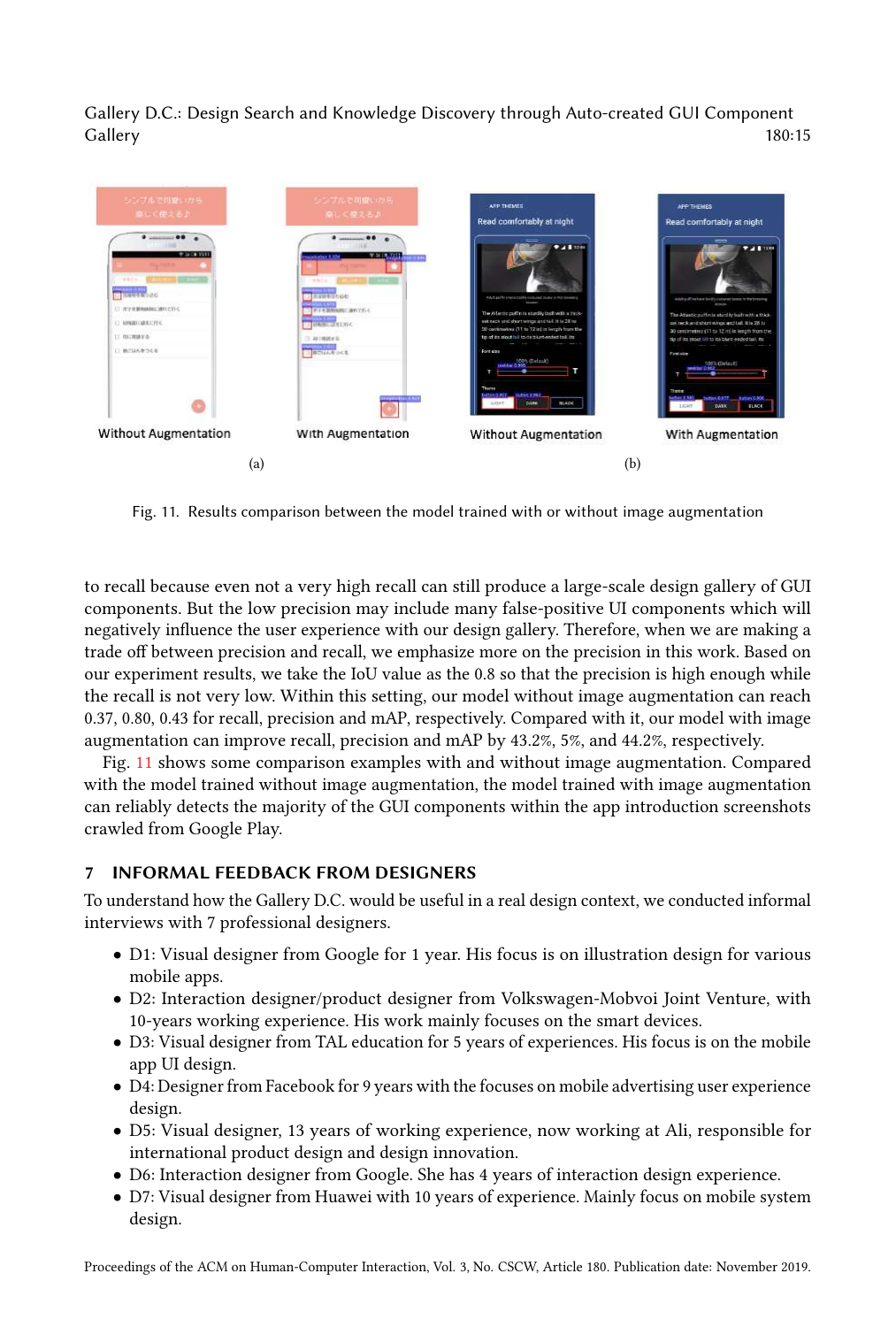## 180:16 Chunyang Chen et al.

<span id="page-15-1"></span>

Fig. 12. Two attracting game buttons

For D1 to D5, We demonstrated our Gallery D.C. website and collected general feedback on how our site may be useful for their own app design tasks. For D6 and D7, in additional to general feedback, we also ask them to use our site for at least 20 minutes, and then provide examples in which the system can support their design tasks. Overall, all designers responded positively to our Gallery D.C.. D6 and D7 in particular provide concrete examples of how our system can help their work. All of them also provided suggestions on how to improve the tool. Below, we first provide an overview of the general feedback from D1-D5, then list the detailed tasks highlighted by D6 and D7 on how our system can help with their work.

D1 praised our site for comparing fine-grained design options like the percentage of different colors and size distribution. D2 also likes the summarization and contrast of different design styles. D3 confirmed similar experience and mentions that small companies tend to follow the main-steam design style in the market, while big companies want to have their own unique design style to be distinctive. D4 emphasized the importance of intuitive sense of good designs, and mentioned that our site could help locate the design by such intuitive sense. D5 hoped that our site could play as a bridge between interaction designer and visual designer for enhancing their communications.

#### <span id="page-15-0"></span>7.1 Task 1: Inspirational Search

D6 described a particular use case in which our website can be helpful. In her last job of designing a game app, she needs to decide on style of the buttons that can fit the game she wants to design. She found the component search function particularly useful for looking for inspirations. Using our website, she searched and selected the button component type and set up the app category as game\_casual in the filter. Within the different buttons, she found two of them attractive, as seen in Fig [12.](#page-15-1) One button is of pink color with reflective bubble which deemed to attract young girls. Since the target audience of the game app is for young girls, she selected this design and put into her design notebook for reference.

She also find the other button with the ranking-list icon interesting (Fig [12\)](#page-15-1). It is not only straightforward to show the button semantic, but also reminds her to add the ranking mechanism into the game. After further checking the whole screenshots and even other screenshots within this app, she also understands the position of this button in the current screen, and other functionality which can also be embedded into her own app. She found this process of initially using bottom-up search with components, and then gradually identify and expand the design style and concept by checking the design of apps that contains interesting components a promising alternative strategy she would like to adopt into her design practices.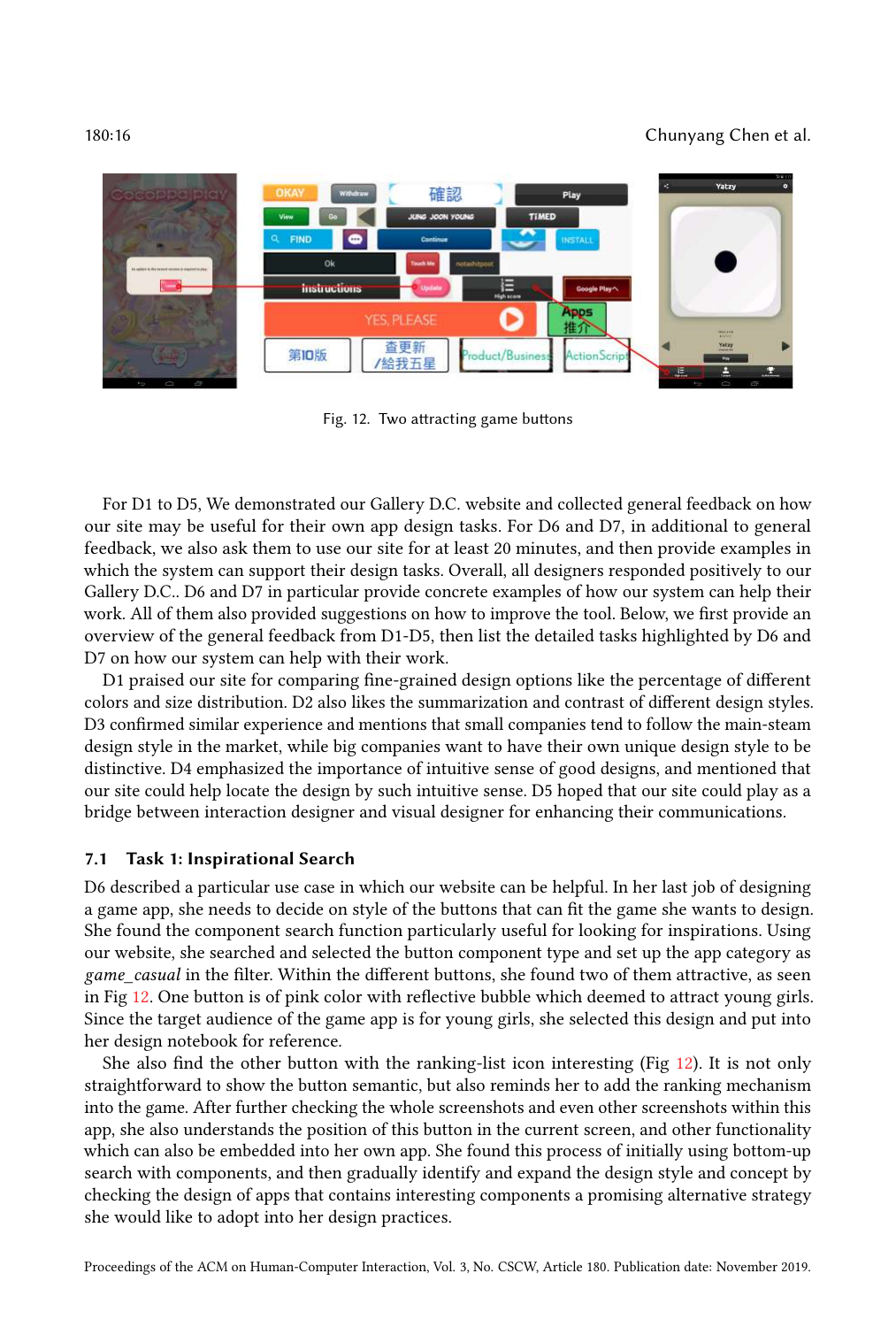<span id="page-16-3"></span>

Fig. 13. Buttons from social apps and corresponding demographics

<span id="page-16-0"></span>

Fig. 14. Comparison of components between Google and Microsoft

## <span id="page-16-1"></span>7.2 Task 2: Understand Design Demographics

D6 also provides an example of how to use our website to help the design of a social app. In Gallery D.C., she searched the GUI components by social application category. Apart from the buttons as seen in Fig [13,](#page-16-3) it also showed the color demographics and size distribution on the right side. She discovered that most buttons within the social-medial apps are rather flat and wide as compared with other categories. After recalling her own experience in using social apps and searching the web, she further validated this assumption that the wide and big buttons can easily catch audience's attention, especially for young users who extensively use that kind of app. To D6, the summarization of design features of GUI components is a powerful approach for her to understand the design trend and practices.

## <span id="page-16-2"></span>7.3 Task 3: Design "Comparison Shopping"

D7 was working on creating the UI component design system [3, 10] which is a set of standards for design and code along with components. Such UI component design system enforces visual and interaction consistency of different products within the company for delivering better and familiar user experiences. To get an understanding of the design style of different companies, he adopted the comparison functionality provided in our Gallery D.C.. He selects two big companies (Google and Microsoft) for detailed comparison.

Our tool returns a list of different components from these two companies as seen in Fig [14.](#page-16-0) By contrasting these components, he clearly discovered that most components in Microsoft are of the right-angle rectangle. Instead, Google prefers to use white, black and gray color, and Google also embed the shadowing effects to their components. With those features displayed, he further thought about how to distinguish his design system from the current ones.

## 7.4 Areas for Improvement

Designers point out various areas in which our gallery can be improved with. D6, D7 hope us to further remove some low-quality data within our site as they found that some UI designs returned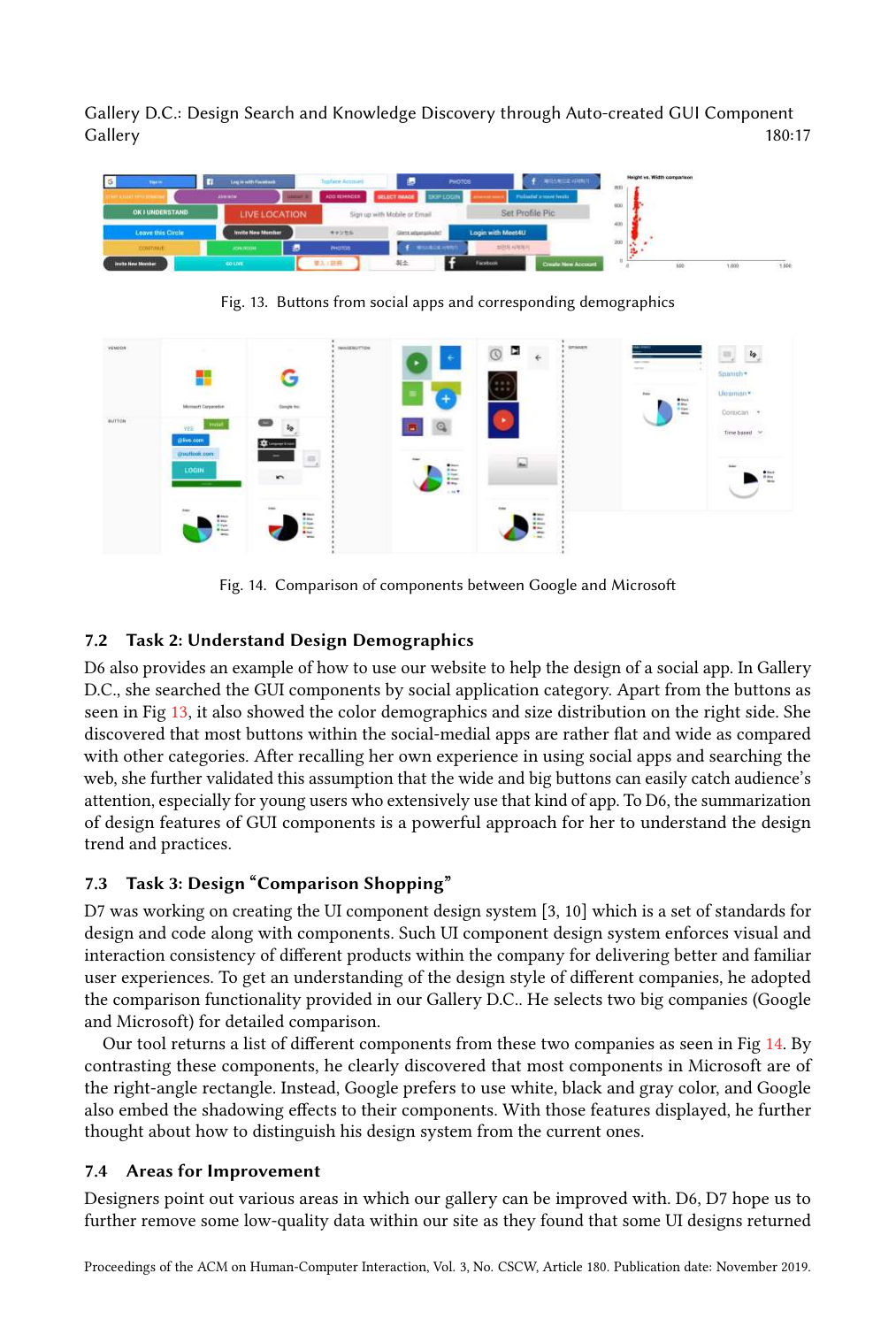by the search do not look professional, hence no reference value. Although we have filtered out some low-quality apps according to their rating score and installation number, we may leverage the crowdsource power to further improve our data quality in the future. Several designers (D1, D2, D3) wonder whether the component detection model could extend to other platforms. For example, their design for desktop, web, or IOS interfaces could benefit from this type of model. We believe our model could help them in this case as it would not be difficult to extend to other platforms once we obtain enough data for the training.

#### 8 RELATED WORK

There are numerous mobile UI design kits available online. Some of them have rather comprehensive mobile app design templates collected from Internet, for example Pinterest [\[6\]](#page-20-14). A main drawback of these websites is that the design templates are not specifically categorized and cannot be easily searched. There are also websites for mobile UI designers that provide detailed categories of UI designs, such as Inspired UI [\[5\]](#page-20-0), Pttrns [\[7\]](#page-20-1). They provide many categories of design templates in terms of the whole GUI design, but they do not provide the design resources at the GUI complement level. Some websites provide downloadable and editable GUI components. A typical example is the website Axure Widgets [\[2\]](#page-19-2). However, many such websites are not free to use. They are not suitable if somebody just wants to get some design inspirations. Another type of websites, such as Up Labs [\[3\]](#page-19-1), provide free GUI components, but the UI components are organized by individual providers and it is very hard to find the desired UI design by component metadata. Furthermore, many online design kits have only very limited numbers of UI designs (at most several hundreds). In comparison, our Gallery D.C. contains a large number of GUI components (together with the original whole GUI designs) from over 130,000 mobile applications.

Apart from creating reusable design templates, designers can also share their GUI design artworks on online crowdsourcing platforms such as Dribbble and GraphicBurger. The shared GUI designs are at the whole GUI level, and are tagged by the authors to facilitate the search. Our work exploits another type of invisible crowdsourcing design resources, i.e., app introduction GUI screenshots in the application market which are published by the application developers to demonstrate the applications' important features and UIs. Although these GUI screenshots are not created for the design sharing purpose, we convert them into a large-scale GUI design gallery using data mining techniques. And our gallery supports several advanced design search and knowledge discovery features beyond content sharing and curation of existing online crowdsourcing platforms. Rico [\[18\]](#page-20-15) uses reverse-engineering and crowdsourcing to collect a large dataset of app runtime GUI screenshots. Based on the static analysis, StoryDroid [\[17\]](#page-20-16) can more efficiently collect the app GUI screenshots than Rico. Webzeitgeist [\[23\]](#page-20-17) crawls a large dataset of web page screenshots and corresponding HTML code. They also support some data-driven design applications, but these two works use only runtime GUI screenshots. Compared with Rico, we provide more finegrained GUI design i.e., GUI components, and also provide a practical tool for supporting the UI component search. Different from Webzeitgeist which mainly focus on the website design, our work is concerned with mobile UI design and adopt more advance deep learning method for decomposing the GUI screenshots into separated components.

In detail, we use app introduction screenshots as the main design resources and collect runtime GUI screenshots to train an object detection model to extract GUI components from app introduction screenshots. To the best of our knowledge, our work is the first to build a large-scale GUI component design gallery using app introduction GUI screenshots and deep learning based computer vision techniques.

Deep learning has been applied to GUI design images in the work of Chen et al. [\[13\]](#page-20-18). In that work, an input GUI design image is automatically translated into a skeleton of Android GUI components.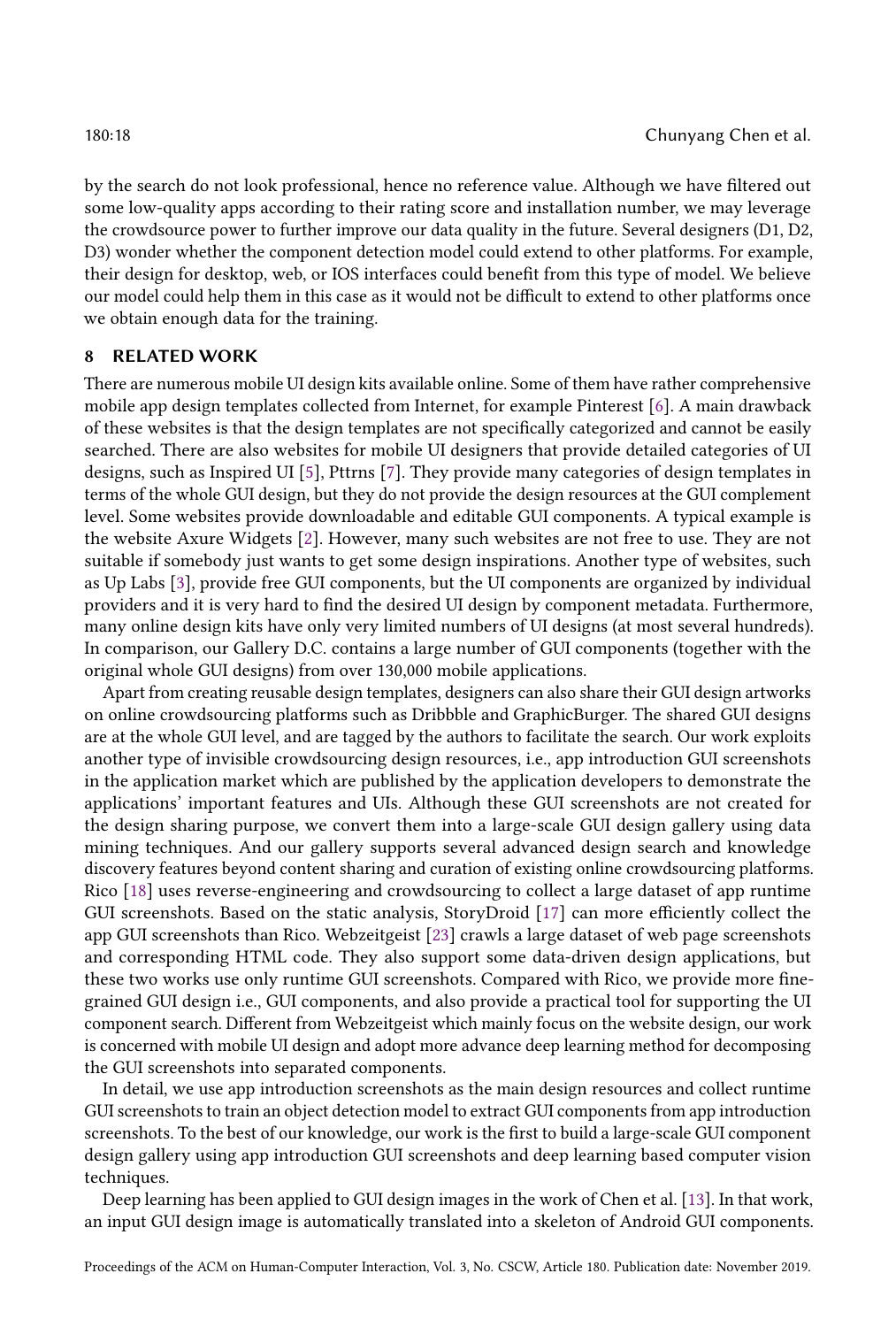The underling technique is a neural machine translator consisting of a CNN for extracting image features, a RNN encoder for encoding the spatial information, and a RNN decoder for generating the component skeleton. Different from this work, our goal is to decompose an input GUI screenshot into a set of GUI components in the screenshot, and our model relies the object-detection model Faster RCNN [\[30\]](#page-20-2). A similar work to ours is the mobile UI reverse-engineering work by Nguyn et al. [\[28\]](#page-20-19). But their technique is based on traditional computer vision techniques like edge detection and optical character recognition (OCR) to detect GUI components in an UI screenshot. The method proposed by Moran et al. [\[26\]](#page-20-20) combines traditional computer vision techniques for GUI component detection and deep-learning based method for GUI code generation. These existing works focus on code generation for an input GUI design. That is, they help with the transition from GUI design to GUI implementation. In contrast, our work focus on facilitating GUI design search and knowledge discovery by providing a large-scale gallery of real-world application GUI components.

There are a few remotely related works in the domain of extracting information from mobile app GUI. For example, the work by Jo and Jung [\[21\]](#page-20-21) detects logos of mobile phone applications. They search many websites and store the logos and their corresponding website names into a database. In this way, they achieve the goal of "smart learning" of logo design, which is similar to the goal of our design gallery. Other studies related to UI design focus on UI design patterns, such as the study by Meier et al. [\[25\]](#page-20-22) in which the authors find the relationship between location search patterns and user requirements and study by Swearngin et al [\[32\]](#page-21-5) for converting the mobile UI screenshots into editable files in Photoshop by using image processing method. Many studies are targeting at searching the GUI for helping software GUI designers and developers [\[11,](#page-20-23) [29,](#page-20-24) [36\]](#page-21-6). Reiss [\[29\]](#page-20-24) parses developers' sketch into structured queries to search related UIs of Java-based desktop software in the database. GUIfetch [\[11\]](#page-20-23) customizes Reiss's method [\[29\]](#page-20-24) into Android app UI search by considering the transitions between UIs. Similar to Reiss's work [\[29\]](#page-20-24), Zheng et al [\[36\]](#page-21-6) parse the DOM tree of user-created rough website to locate similar well-designed website by measuring tree distance. Different from these works, the data granularity of our work is more fine-grained i.e., considering the GUI component search rather than searching the overall GUI screenshot. This is the first work considering the GUI component as the basic unit for inspiring mobile GUI designers.

#### 9 IMPLICATIONS

We discuss some implications of our work on designers, design sharing platforms and the research community.

On designers: GUI design is a very dynamic and creative domain. Designers have to continually learn from others. A common practice nowadays is to learn from online resources (e.g., design kits or blogs) shared by famous designers. Our work identifies a new gold mine of design resources, i.e., app introduction GUI screenshots of real-world applications in the application market. This new gold mine of design resources, once made easily accessible to designers, can very well complement existing online resources, especially "see designs in real life".

On design sharing mechanisms: Our design gallery creates a new way of design sharing in which design authors do not intentionally share their GUI designs but design consumers can still easily access these GUI designs in a well curated way. The bridge connecting the two sides relies on data mining techniques. And compared with the face-to-face design interaction or brainstorming which is limited to several designers in the physical world, our tool based on the large-scale invisible crowdsourcing data enables boarder collaboration indirectly with thousands of designers who craft the design of the world-wide popular mobile apps. Furthermore, our design gallery complements existing design sharing platforms in two aspects. First, unlike existing design sharing mechanisms which keep the whole GUI designs and the GUI component designs separated, our design gallery naturally links the two granularities of design information. Linking whole-component design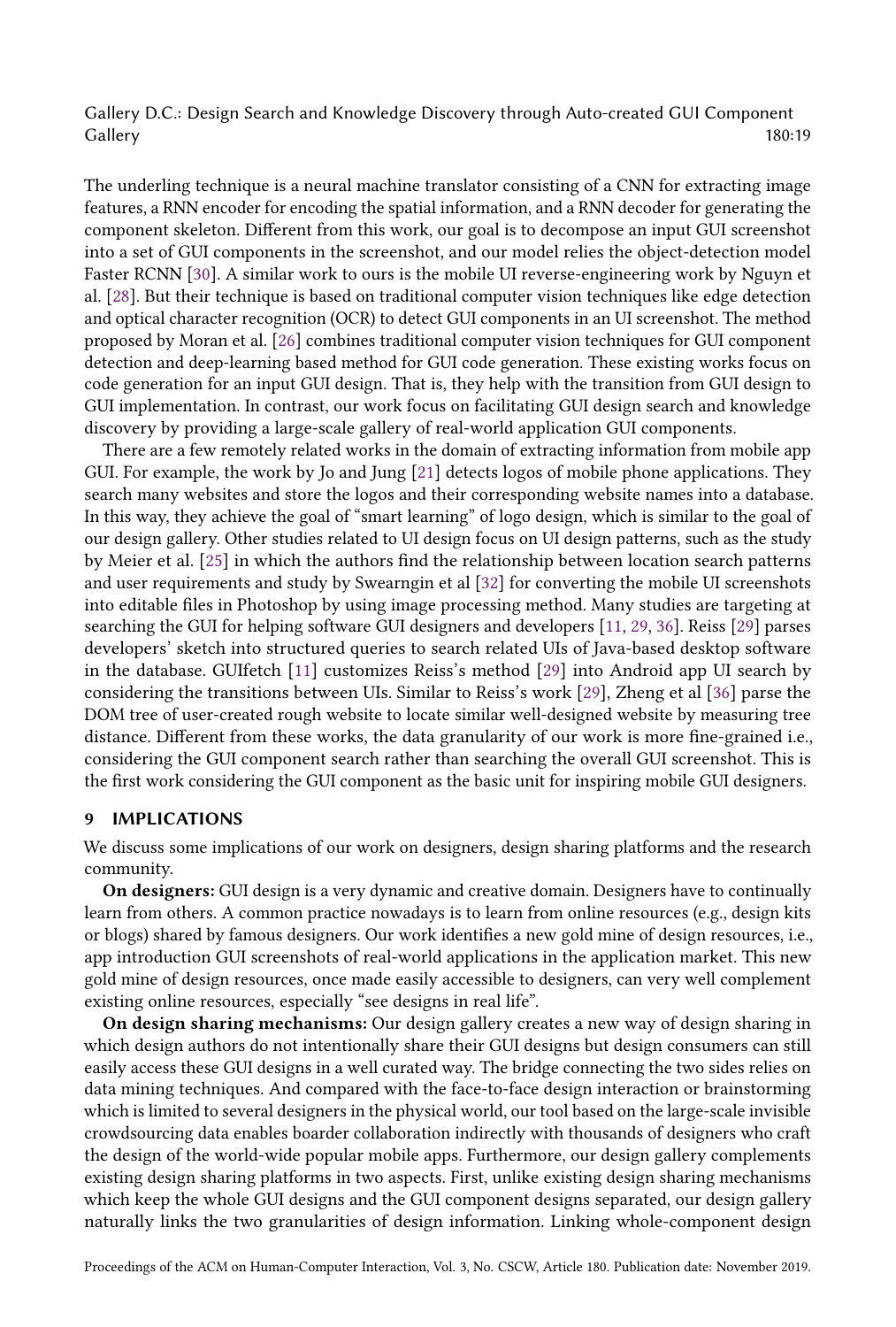granularities gives designers more flexibility to access design knowledge. Second, unlike existing design sharing platforms which focus mainly on content hosting and management [\[12,](#page-20-25) [16\]](#page-20-26), our design gallery is equipped with advanced design search and knowledge discovery features which help designers explore multi-faceted design space and distill higher-order of design knowledge.

On research community: With the advent of Web 2.0, user generated content has become an important knowledge source, for example Wikipedia in general domain, Stack Overflow in computing domain, and Dribbble in design domain. A great deal of research has been done to support the creation, sharing and curation of user generated content. In addition to such intentional crowdsourcing, there are many invisible crowdsourcing resources, such as app introduction GUI screenshots of real-world applications in the application market in this work. Invisible crowdsourcing resources are not created for the purpose of content sharing, so they are much more difficult to collect, curate and exploit. Our work demonstrates a successful case of collecting, curating and exploiting invisible crowdsourcing resources, turning invisibles into explicit knowledge. This research direction is promising and deserve more attention from the community.

#### 10 CONCLUSION AND FUTURE WORK

In this paper, we present a deep-learning based approach for harvesting invisible crowdsourcing GUI design resources in the application market, which allows us to build a large scale GUI component design gallery. The core techniques to turn invisible crowdsourcing GUI design resources into a design gallery includes a reverse-engineering technique to collect app runtime GUI screenshots and an object-detection deep learning model to decompose a whole GUI design into a set of GUI components. Once those invisible design resources are made explicit in our design gallery, they complement existing design sharing platforms by exposing designer to not only design creativity and aesthetics but also design practicality. Furthermore, our design gallery contains both whole GUI designs and GUI components which give designers more flexibility to access design knowledge at different granularities. Last but not least, our design gallery supports multi-faceted design search, design demographics summarization, and design comparison shopping. These design applications can be incorporated into existing design sharing platforms to extend them beyond content sharing and curation.

In the future, we will keep improving our work according to the feedback from designers. First, we will leverage the crowdsourcing method to filter out apps with low-quality UI design. Users will get professional design as the query results for better inspirations. Second, we will improve our tool with better user experience including more search and navigation features. For example, our tool may take the component image as the query, and not only return similar components, but also other-type components whose design style can fit into the query's. Third, we will extend our approach into other platforms including website, IOS, or other IOT (Internet of Things) devices for supporting broader UI design.

#### ACKNOWLEDGMENTS

We appreciate assistance from Chow Wei Jun Bernard in carrying out some experiments, and Koh Hong Da, Yuyang Wang, Siyuan Jiang for the demo website construction. We also acknowledge the GPU support from Nvidia for accelerating the experiments. This project is partially supported by the FIT ECR seed grant and Multi-disciplinary seed grant in Monash University.

#### REFERENCES

- <span id="page-19-0"></span>[1] 2013. Elven iPhone App UI Kit. [https://graphicburger.com/elven-iphone-app-ui-kit/.](https://graphicburger.com/elven-iphone-app-ui-kit/) Accessed: 2018-04-25.
- <span id="page-19-2"></span>[2] 2018. Axure Widgets. [https://axurewidgets.com/download-axure-widgets/.](https://axurewidgets.com/download-axure-widgets/) Accessed 2018.
- <span id="page-19-1"></span>[3] 2018. The Global Network For Creatives GET STARTED. [https://www.uplabs.com.](https://www.uplabs.com) Accessed: 2018-04-25.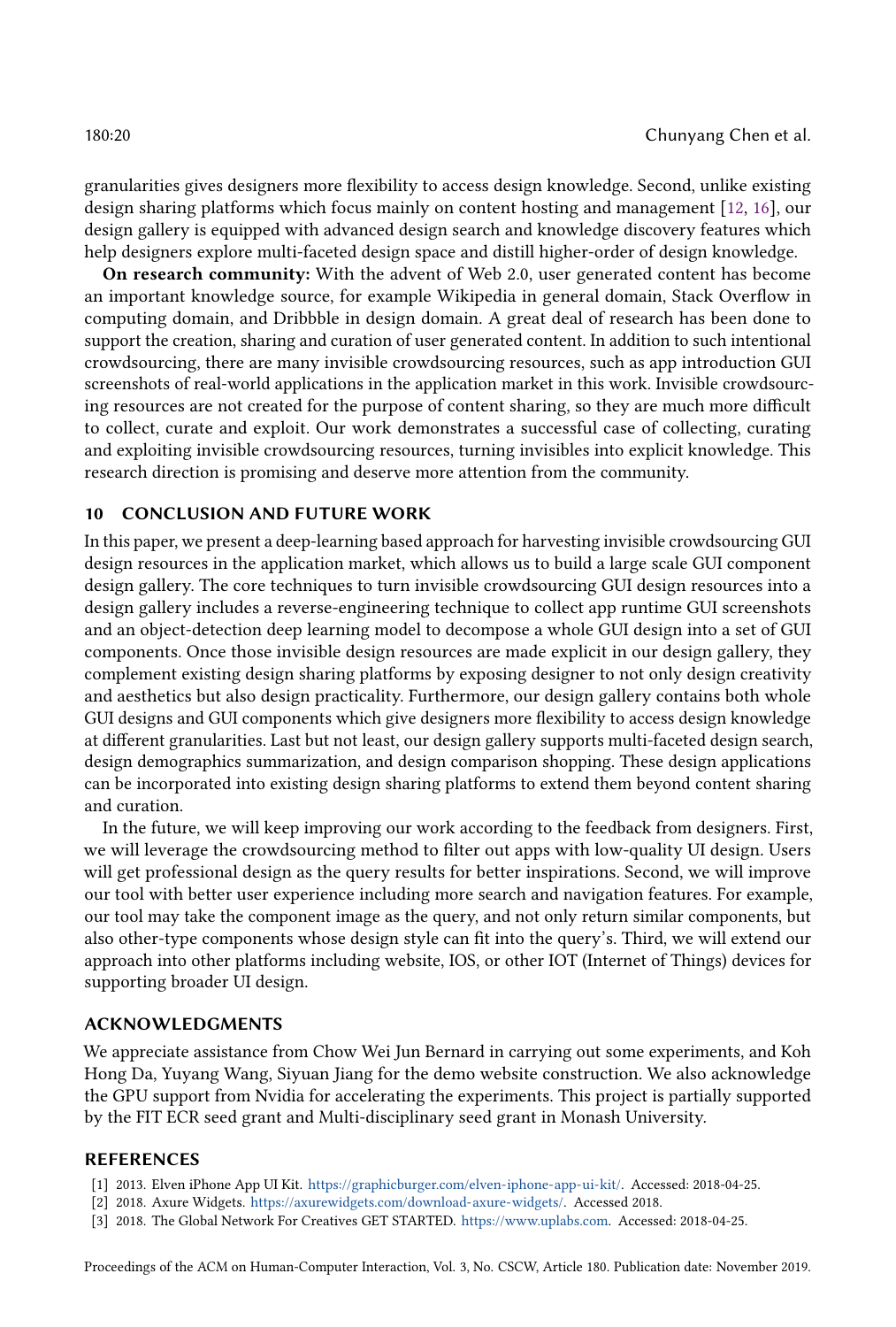- <span id="page-20-3"></span>[4] 2018. Google Play. [https://play.google.com/store/apps.](https://play.google.com/store/apps) Accessed: 2018-04-25.
- <span id="page-20-0"></span>[5] 2018. Inspired-ui. [http://inspired-ui.com/.](http://inspired-ui.com/) Accessed 2018.
- <span id="page-20-14"></span>[6] 2018. Mobile app design. [https://www.pinterest.com.au/timoa/mobile-ui-photos/.](https://www.pinterest.com.au/timoa/mobile-ui-photos/) Accessed 2018.
- <span id="page-20-1"></span>[7] 2018. Pttrns. [https://pttrns.com/.](https://pttrns.com/) Accessed 2018.
- <span id="page-20-5"></span>[8] 2018. UI Automator. [https://developer.android.com/training/testing/ui-automator.](https://developer.android.com/training/testing/ui-automator) Accessed: 2018-04-25.
- <span id="page-20-11"></span>[9] Andrea Asperti and Claudio Mastronardo. 2017. The Effectiveness of Data Augmentation for Detection of Gastrointestinal Diseases from Endoscopical Images. arXiv preprint arXiv:1712.03689 (2017).
- <span id="page-20-6"></span>[10] Young-Min Baek and Doo-Hwan Bae. 2016. Automated Model-based Android GUI Testing Using Multi-level GUI Comparison Criteria. In Proceedings of the 31st IEEE/ACM International Conference on Automated Software Engineering (ASE 2016). ACM, New York, NY, USA, 238–249. <https://doi.org/10.1145/2970276.2970313>
- <span id="page-20-23"></span>[11] Farnaz Behrang, Steven P Reiss, and Alessandro Orso. 2018. GUIfetch: supporting app design and development through GUI search. In Proceedings of the 5th International Conference on Mobile Software Engineering and Systems. ACM, 236–246.
- <span id="page-20-25"></span>[12] Chunyang Chen, Xi Chen, Jiamou Sun, Zhenchang Xing, and Guoqiang Li. 2018. Data-driven proactive policy assurance of post quality in community q&a sites. Proceedings of the ACM on human-computer interaction 2, CSCW (2018), 33.
- <span id="page-20-18"></span>[13] Chunyang Chen, Ting Su, Guozhu Meng, Zhenchang Xing, and Yang Liu. 2018. From UI Design Image to GUI Skeleton: A Neural Machine Translator to Bootstrap Mobile GUI Implementation. The 40th International Conference on Software Engineering (ICSE) (2018).
- <span id="page-20-12"></span>[14] Chunyang Chen and Zhenchang Xing. 2016. Mining technology landscape from stack overflow. In Proceedings of the 10th ACM/IEEE International Symposium on Empirical Software Engineering and Measurement. ACM, 14.
- <span id="page-20-13"></span>[15] Chunyang Chen, Zhenchang Xing, and Lei Han. 2016. Techland: Assisting technology landscape inquiries with insights from stack overflow. In 2016 IEEE International Conference on Software Maintenance and Evolution (ICSME). IEEE, 356–366.
- <span id="page-20-26"></span>[16] Chunyang Chen, Zhenchang Xing, and Yang Liu. 2017. By the community & for the community: a deep learning approach to assist collaborative editing in q&a sites. Proceedings of the ACM on Human-Computer Interaction 1, CSCW (2017), 32.
- <span id="page-20-16"></span>[17] Sen Chen, Lingling Fan, Chunyang Chen, Ting Su, Wenhe Li, Yang Liu, and Lihua Xu. 2019. Storydroid: Automated generation of storyboard for Android apps. In Proceedings of the 41st International Conference on Software Engineering. IEEE Press, 596–607.
- <span id="page-20-15"></span>[18] Biplab Deka, Zifeng Huang, Chad Franzen, Joshua Hibschman, Daniel Afergan, Yang Li, Jeffrey Nichols, and Ranjitha Kumar. 2017. Rico: A mobile app dataset for building data-driven design applications. In Proceedings of the 30th Annual ACM Symposium on User Interface Software and Technology. ACM, 845–854.
- <span id="page-20-7"></span>[19] Ross Girshick. 2015. Fast r-cnn. arXiv preprint arXiv:1504.08083 (2015).
- <span id="page-20-8"></span>[20] Kaiming He, Georgia Gkioxari, Piotr Dollár, and Ross Girshick. 2017. Mask r-cnn. In Computer Vision (ICCV), 2017 IEEE International Conference on. IEEE, 2980–2988.
- <span id="page-20-21"></span>[21] Insoon Jo and Im Y Jung. 2016. Smart learning of logo detection for mobile phone applications. Multimedia Tools and Applications; Dordrecht 13211-13233 (2016).
- <span id="page-20-9"></span>[22] Alex Krizhevsky, Ilya Sutskever, and Geoffrey E Hinton. 2012. Imagenet classification with deep convolutional neural networks. In Advances in neural information processing systems. 1097–1105.
- <span id="page-20-17"></span>[23] Ranjitha Kumar, Arvind Satyanarayan, Cesar Torres, Maxine Lim, Salman Ahmad, Scott R Klemmer, and Jerry O Talton. 2013. Webzeitgeist: design mining the web. In Proceedings of the SIGCHI Conference on Human Factors in Computing Systems. ACM, 3083–3092.
- <span id="page-20-10"></span>[24] Yann LeCun, Léon Bottou, Yoshua Bengio, and Patrick Haffner. 1998. Gradient-based learning applied to document recognition. Proc. IEEE 86, 11 (1998), 2278–2324.
- <span id="page-20-22"></span>[25] Sebastian Meier, Frank Heidmann, and Andreas Thom. 2014. A comparison of location search UI patterns on mobile devices. MobileHCI '14 465-470 (2014).
- <span id="page-20-20"></span>[26] Kevin Moran and Carlos Bernal-Cardenas. 2018. Machine Learning-Based Prototyping of. SOFTWARE ENGINEERING JOURNAL, (2018).
- <span id="page-20-4"></span>[27] Bashir Muhammad and Syed Abd Rahman Abu-Bakar. 2015. A hybrid skin color detection using HSV and YCgCr color space for face detection. In Signal and Image Processing Applications (ICSIPA), 2015 IEEE International Conference on. IEEE, 95–98.
- <span id="page-20-19"></span>[28] Tuan Anh Nguyen and Christoph Csallner. 2015. Reverse Engineering Mobile Application. International Conference on Automated Software Engineering (2015).
- <span id="page-20-24"></span>[29] Steven P Reiss, Yun Miao, and Qi Xin. 2018. Seeking the user interface. Automated Software Engineering 25, 1 (2018), 157–193.
- <span id="page-20-2"></span>[30] Shaoqing Ren, Kaiming He, Ross Girshick, and Jian Sun. 2015. Faster r-cnn: Towards real-time object detection with region proposal networks. In Advances in neural information processing systems. 91–99.